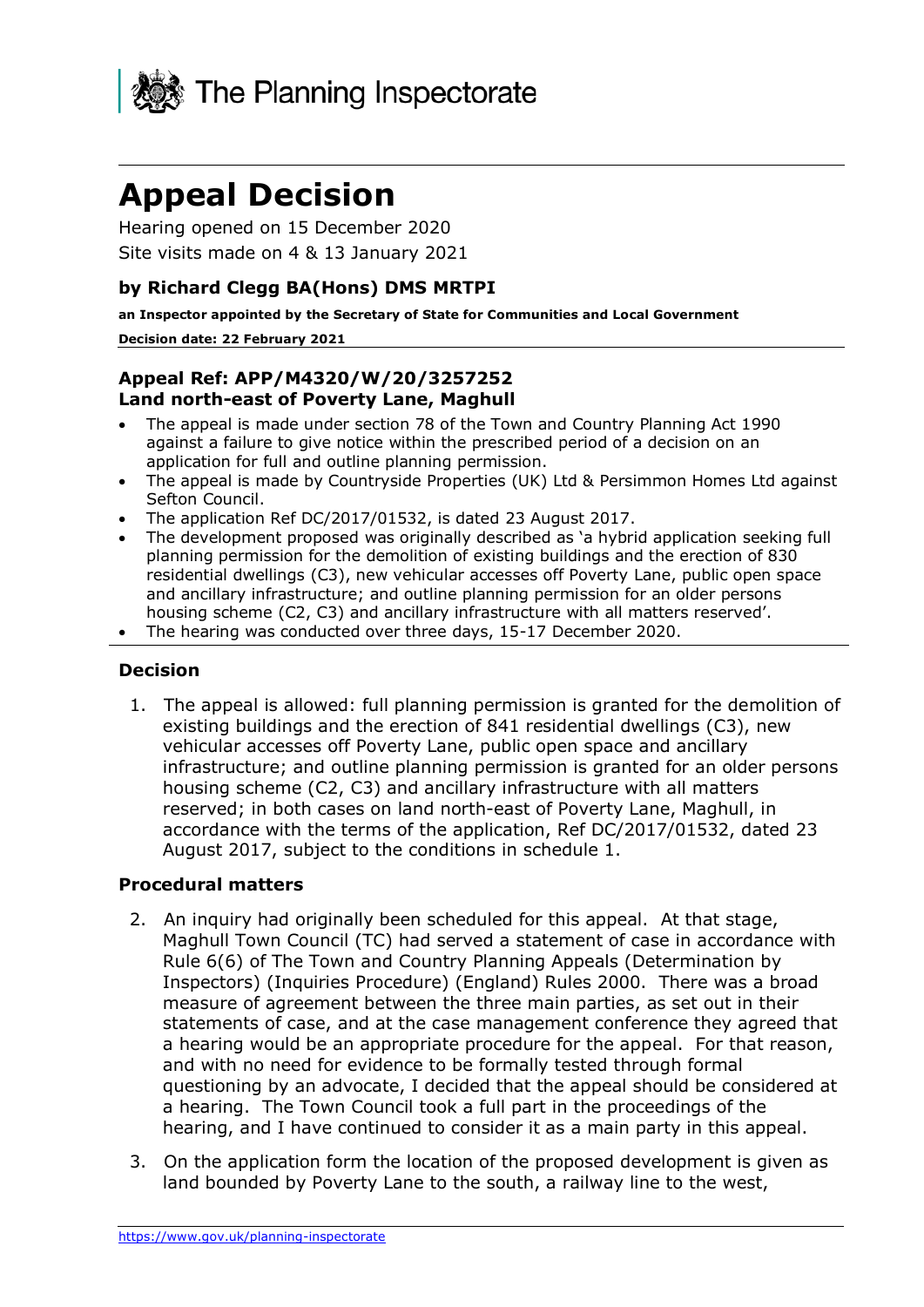Whinney Brook to the north, and the M58 motorway to the east. At the case management conference, it was agreed that the location of the site should be referred to simply as land north-east of Poverty Lane, Maghull, and I have identified it accordingly in the appeal details above.

- 4. Full planning permission was originally sought for 830 dwellings. Subsequently this part of the proposal was amended to provide for 841 dwellings, and the application was considered by the Local Planning Authority (LPA) on that basis. It was agreed at the case management conference that the proposal should be described as follows: *a hybrid application seeking full planning permission for the demolition of existing buildings and the erection of 841 dwellings (C3), vehicular accesses from Poverty Lane, public open space and ancillary infrastructure; and outline planning permission for an older persons housing scheme (C2, C3) and ancillary infrastructure with all matters reserved*.
- 5. An environmental statement accompanied the planning application. I am satisfied that this statement meets the requirements of the Town & Country Planning (Environmental Impact Assessment) Regulations 2011.
- 6. A planning agreement has been submitted in connection with the appeal proposal (Document H20). It contains obligations concerning the provision and management of open space, the flood relief channel, affordable housing, and financial contributions relating to monitoring, recreational pressure, education, healthcare, public transport, highway works, and the Leeds-Liverpool Canal.
- 7. A set of core documents was prepared for the hearing. Statements and documents submitted after the hearing opened are detailed in the lists appended to this decision.
- 8. The Town Council requested that the programme of site visits include Maricourt Catholic High School, which is situated on Hall Lane and Damfield Lane beyond the north-west end of Poverty Lane, and St Andrew's Church of England Primary School and Deyes High School, both of which are further away on Deyes Lane. Although I have seen the position of all three schools, it was not possible to be present during the normal start or end of the school day due to the restrictions on school attendance in force as a consequence of the covid-19 pandemic. However I am aware of the position of the schools in relation to the appeal site and, in my experience, I anticipate that more vehicle movements would normally occur around these establishments at the beginning and end of the school day than is currently the case.

# **Main Issues**

9. The appeal was made against the failure of the LPA to give notice of its decision on the planning application within the prescribed period. The planning application had previously been recommended for approval, but a decision had been deferred for preparation of a construction environmental management plan (CEMP) and an update on arrangements for early completion of the distributor road across the site. Subsequently the appeal was submitted, which the LPA resolved not to contest: in its statement of case it expressed the view that the proposal is acceptable in policy terms, and that planning permission should be granted subject to conditions and a planning agreement. The LPA also explained that it was working to secure a CEMP and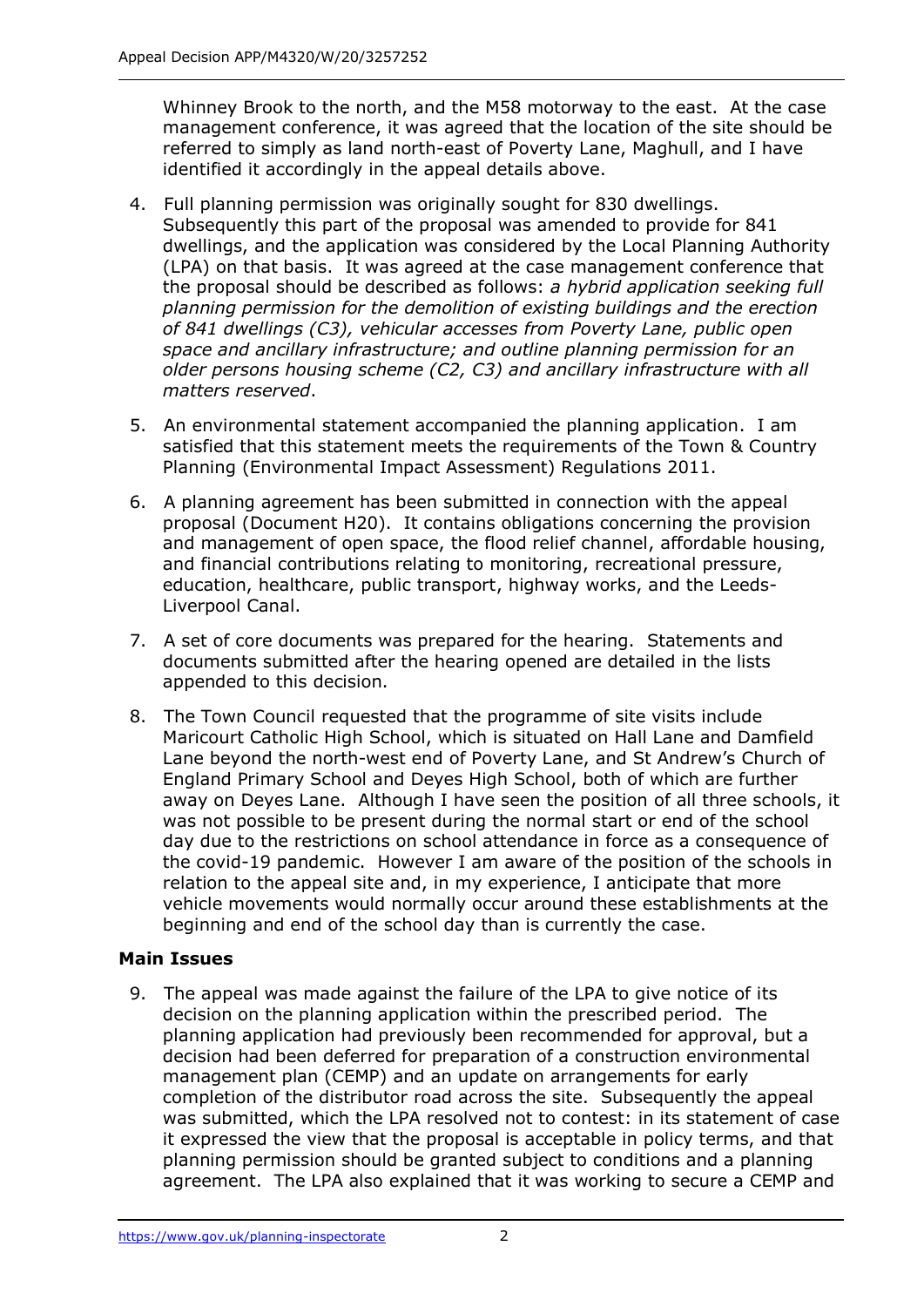early completion of the distributor road. In its statement of case, Maghull TC stated support for the comprehensive development of the land east of Maghull (of which the appeal site forms part), it also stressed the importance of a coordinated approach to the delivery of infrastructure, referring to the flood relief channel, the distributor road, the routing of construction traffic, and phasing in relation to provision of a local centre.

- 10. Having regard to the representations of the parties, I consider that the main issues in this case are:
	- (i) Whether the proposed development including its construction, would include satisfactory proposals for vehicle movement, having regard to traffic flow, highway safety and the living conditions of existing residents.
	- (ii) Whether the proposed development would be consistent with policies in the Development Plan.
	- (iii) The effect of other considerations on the overall planning balance.

# **Planning policies**

# *The Development Plan*

- 11. The Development Plan comprises the Sefton Local Plan (CD3.1) and Maghull Neighbourhood Plan (CD3.2). Those policies of most relevance to the appeal proposal concern the land east of Maghull. In the Local Plan, Policy MN3 identifies this land as a strategic mixed-use allocation. The appeal site forms much of the southern part of this allocation, the full extent of which is shown on the Policies Map (Document H8). Development of the land is intended to create a sustainable urban extension, and must be consistent with a masterplan. Components of the overall development are to include a minimum of 1,400 dwellings, small-scale commercial and retail development, a main park along Whinney Brook, and a distributor road (also referred to by parties as the spine road) running across the allocated land between School Lane in the north and Poverty Lane in the south. Part 6 of the policy includes a series of phasing requirements. This land is the subject of Policy MAG 6 in the Neighbourhood Plan, which requires the masterplan to include the distribution of land uses and a framework for the delivery of essential infrastructure.
- 12. A number of other policies are also of relevance to the proposed development. Policy MN1 of the Local Plan provides for the development of 11,520 new homes in Sefton between 2012 and 2030: housing allocations identified in Policy MN2 are one of the sources for meeting this requirement. In Policy MN2, site MN2.47 is the land east of Maghull, and has an indicative capacity of 1,400 dwellings. Housing policies HC1, HC2 and HC3 are concerned respectively to secure affordable housing, a mix of dwellings, and (as a general rule) a minimum density of 30 dwellings per hectare (dph).
- 13. Where appropriate, contributions will be sought to enhance and provide infrastructure to support new development (Policy IN1). Amongst other matters, Policy EQ4 seeks to minimise the risks of adverse impacts from pollution (amongst other matters), and proposals must not increase flood risk within the site or elsewhere (Policy EQ8). Policy NH2 is concerned with nature conservation: development which may adversely affect the integrity of internationally important sites should only be permitted where there are no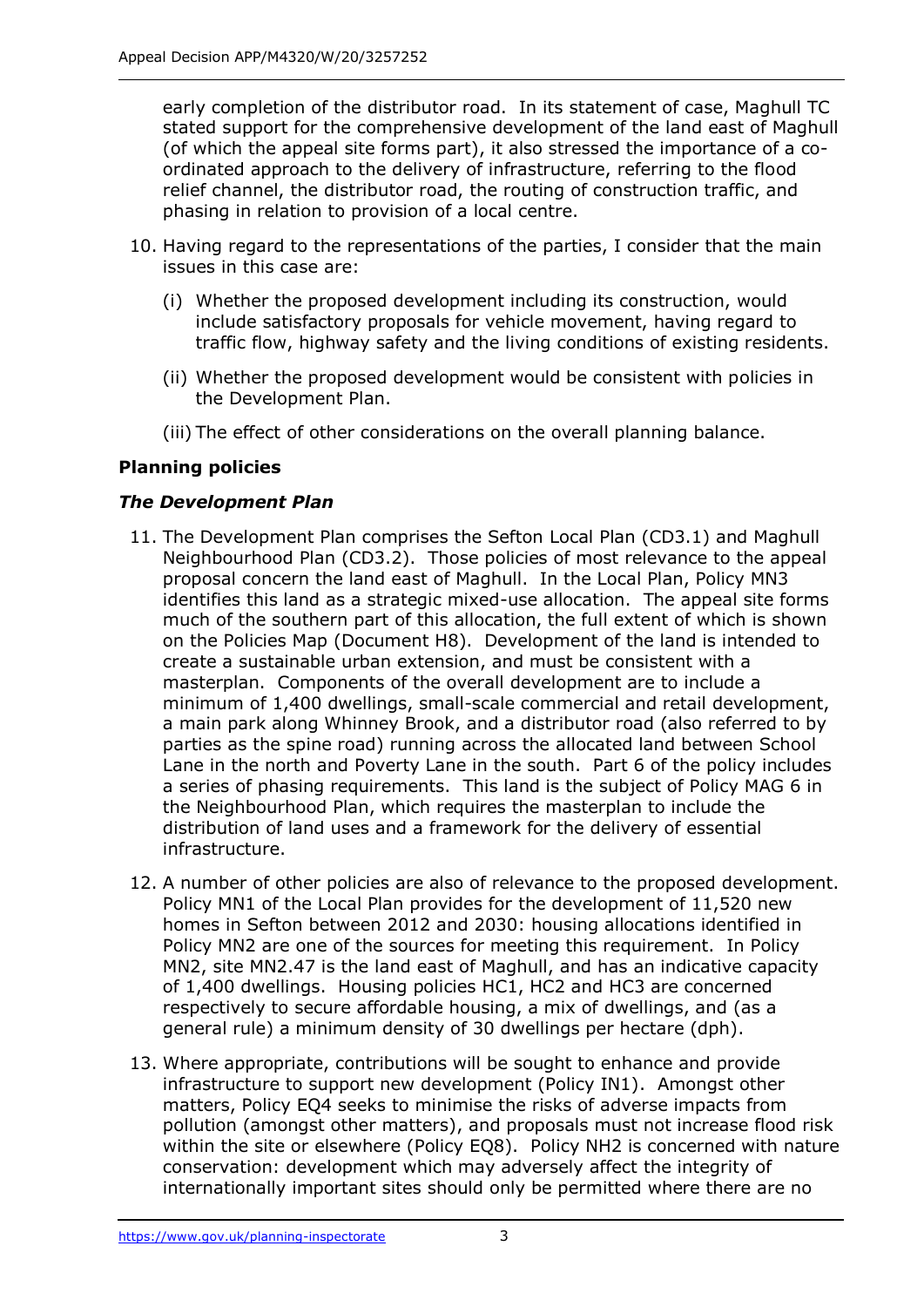alternative solutions, there are imperative reasons of overriding public interest, and where suitable compensatory provision has been made. Proposals which affect protected species should include details of avoidance, mitigation and/ or compensation and management where appropriate.

14. The Neighbourhood Plan Proposals Map shows several proposed green corridors within the land east of Maghull. Policy MAG 5 requires that proposals should not have a significant adverse impact on the open character, visual amenity and purpose of these corridors.

# *Supplementary planning documents*

15. Several supplementary planning documents (SPDs) have been referred to in the representations. Of most relevance in this case is the Land East of Maghull (LEM) SPD (CD 4.1). Policy LEM1 sets out requirements for preparation of the masterplan, and seeks an integrated approach to the management of flood risk across the allocation. Other policies are concerned with accessibility, flood risk, the main park along Whinney Brook, housing and infrastructure.

# *Land East of Maghull Masterplan*

16. The Masterplan (CD4.2) was prepared by the Appellants and neighbouring landowners and adopted by the LPA in 2019. A concept masterplan (figure 6.1) shows the general location of housing, two older persons housing schemes, the business park, local shopping provision, the distributor road and public open space. Phasing proposals are also included: the appeal site covers parts of phases 1a (housing and part of the flood relief channel), 2 (the southern part of the distributor road), and 4 (housing). Phase 1a includes a maximum of 250 dwellings which may be served from Poverty Lane before completion of the distributor road.

## **Other development proposals**

- 17. An outline planning application for up to 855 homes, older persons' housing and a mixed-use local centre has been submitted for the area between School Lane and Whinney Brook, also within the allocated land east of Maghull and immediately to the north of the appeal site<sup>1</sup>. A decision on that application was deferred for the same reasons as for the appeal proposal. Subsequently, the application has been amended to a hybrid format, with full planning permission sought for the flood relief channel. The LPA advised that following amendment of the description of development, that application was the subject of a reconsultation exercise.
- 18. At the north-eastern corner of the land east of Maghull, planning permission has been granted for a petrol station, a drive-through café and two drivethrough restaurants<sup>2</sup>, and construction work has commenced.

#### **Reasons**

## *Vehicle movement*

19. The appeal proposal is for a major residential development. The effect of the appeal proposal on the highway network was modelled together with the

 $1$  The site of this application is marked B on the plan at Appendix 2 to Document 13.2, the appeal site is marked A. <sup>2</sup> The planning permission is Document H9 and a plan of this site is at Document H10.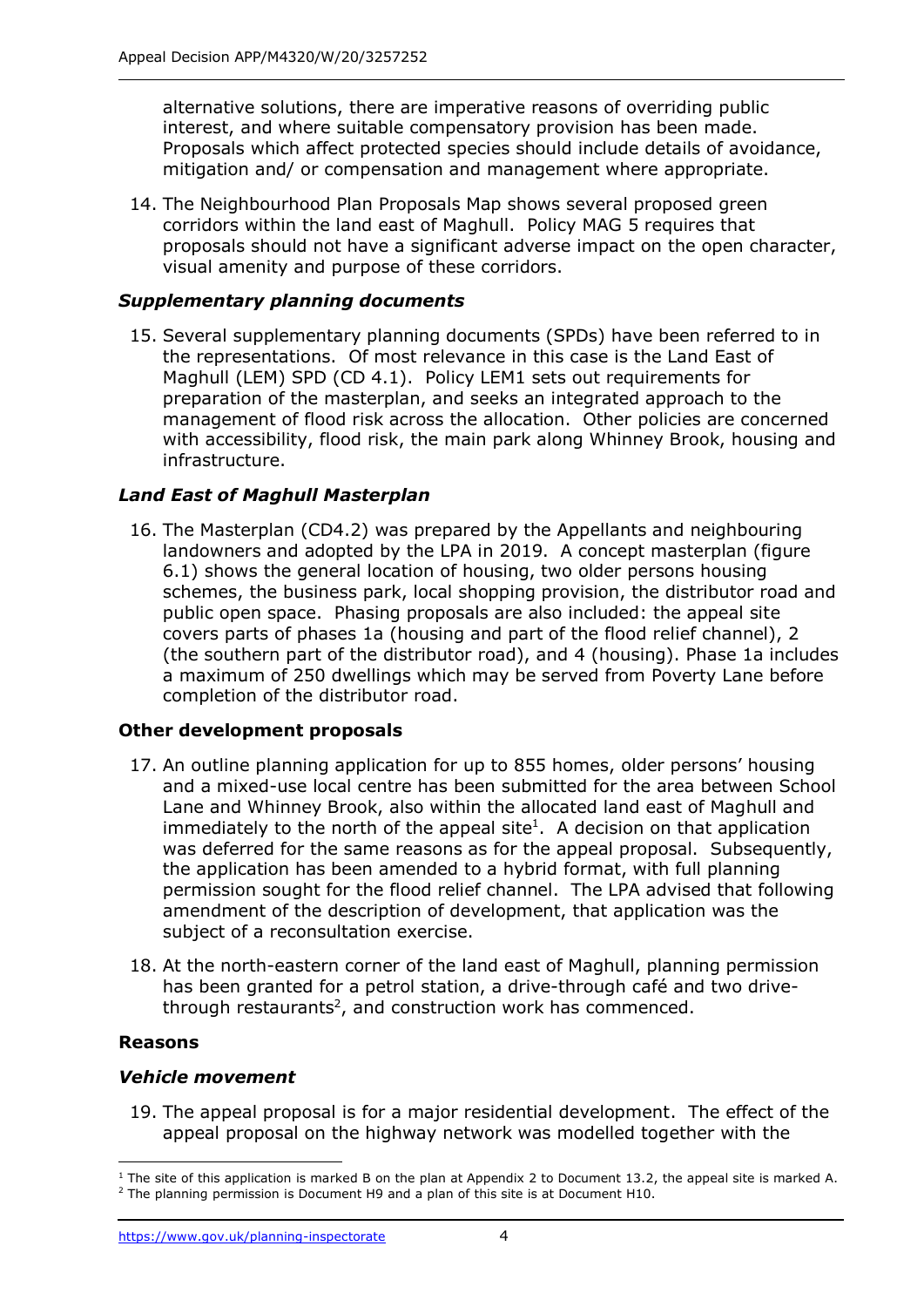proposed development on the land to the north (above, para 17), in a joint transport assessment (CD 6.1). It is common ground between the Appellants and the Council as Local Highway Authority (LHA) that the South Saturn model used and the detailed assessments of individual junctions provided a suitable means to assess the effects of traffic generated by the developments on the highway network.

## *Poverty Lane*

- 20. Two access points are proposed on Poverty Lane: the southern end of the distributor road would join the existing road at a new roundabout junction towards the south-east end of the site frontage, and a secondary access would be formed further along Poverty Lane to the north-west. These positions are consistent with Policy LEM3 of the LEM SPD.
- 21. That policy also says that the secondary access should only serve a limited number of dwellings, making reference to a maximum number of 50, whereas the number of dwellings served from this junction would be 71. Application of the trip rates agreed with the Council indicates that in the morning and afternoon peak periods, an additional 12 and 11 vehicle movements respectively would be generated by the higher number of dwellings served from this access<sup>3</sup>.
- 22. Summerhill Primary School is situated on the opposite side of Poverty Lane to the appeal site, and parking occurs along this side of the road at the beginning and end of the school day. On this stretch of the road there are several raised tables and speed cushions which have a role in reducing the speed of traffic past the school. The proposal would enhance features having a bearing on the speed of traffic movement along Poverty Lane: in particular the raised table close to the school access would be extended and a signalised crossing would be provided there<sup>4</sup>. Speed cushions and a raised table close to the position of the secondary access would be retained, and this access road would be about 70m away from the school entrance. It is intended that waiting restrictions would be imposed on each side of the new junction, and laybys for parking would be provided closer to the School entrance. The highway works proposed along Poverty Lane could be secured by a condition. Taking these factors into account, I do not consider that the use of the secondary access by vehicles serving an additional 21 dwellings would increase the prospect of conflict with road users going to and from Summerhill School. Nor would the proposed layout result in an inappropriate level of vehicle movements on any residential roads within the development. In this regard, I note that it is common ground between the Appellants and the LHA that, in principle, the secondary access would have an acceptable junction layout, and that it is acceptable in highway terms for it to serve 71 homes<sup>5</sup>.
- 23. The roundabout junction between the distributor road and Poverty Lane/ Leatherbarrows Lane has been designed in accordance with the Design Manual for Roads and Bridges, part CD116 - Geometric Design of Roundabouts. The model outputs indicate that for each of the three development scenarios (2021, 2027 and 2034), the junction would operate

<sup>3</sup> CD13.4 tables 3.1 & 3.2.

<sup>&</sup>lt;sup>4</sup> A plan showing the highway works on Poverty Lane is at CD13.4 Appendix 3.

<sup>5</sup> CD9.3 paras 1.6 & 1.7.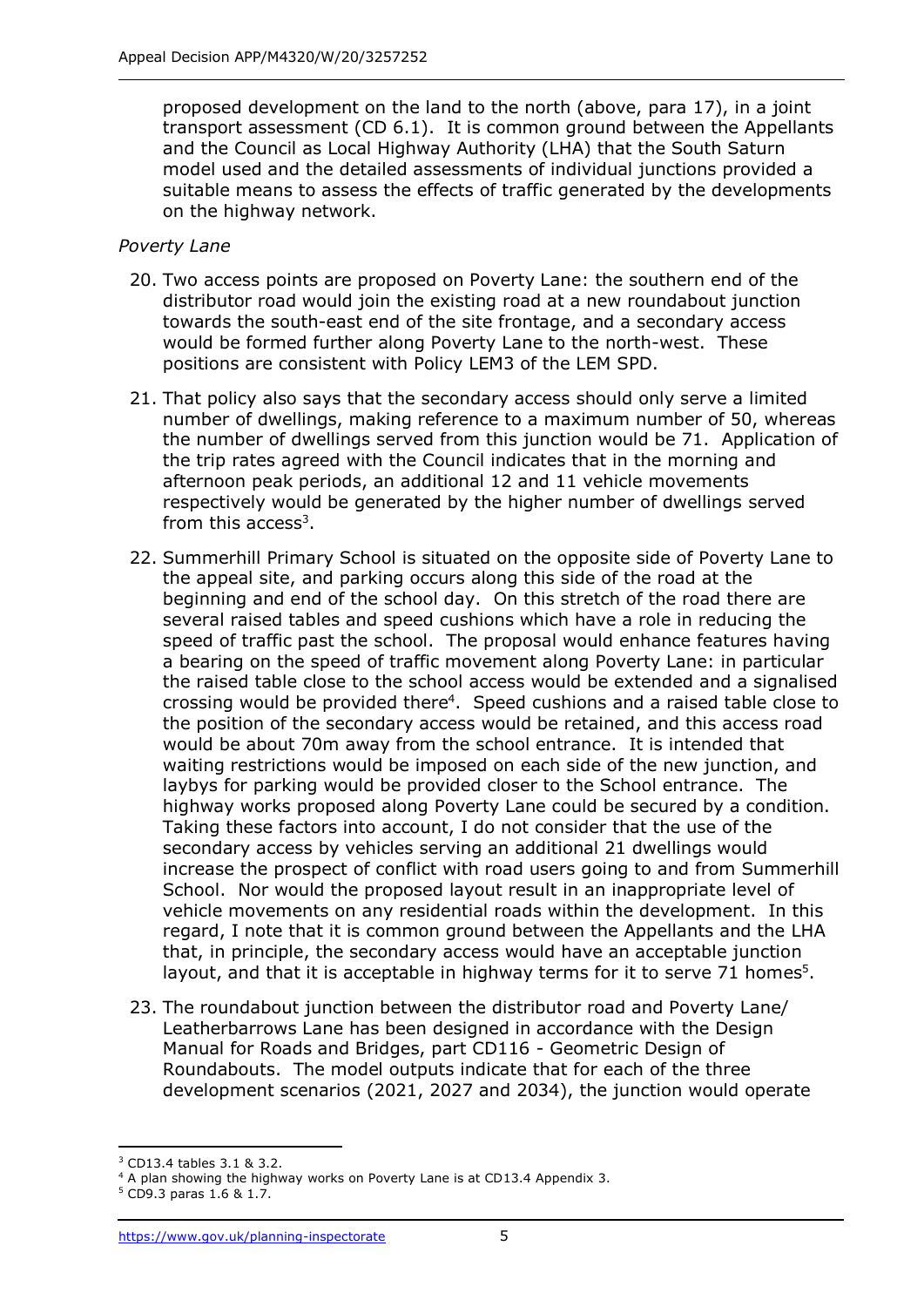well within capacity with minimal queueing and delay at peak periods<sup>6</sup>. The Appellants' evidence that accident data from the Council indicates that there were no personal injury accidents on Poverty Lane in the vicinity of the appeal site in the period from 2015 to  $2020<sup>7</sup>$  has not been disputed.

# *The wider local highway network*

- 24. Junction 1 of the M58 motorway is adjacent to the north-east corner of the LEM allocation. A major upgrade of the junction has recently taken place with the construction of south-west facing slip roads. The Transport Assessment explains that this improvement will significantly increase the ability of the junction to cope with future demand, and a planning obligation would provide for a contribution of £432,500 towards the scheme, in line with Policy MN3(3c) of the Local Plan.
- 25. It is agreed between the Appellants and the LHA that most of the assessed junctions would operate satisfactorily with the development in place. Increased queueing and delays were, however, forecast at the junctions of Damfield Lane and Hall Lane with the A59: the A59 is a busy main road which runs through the built-up area about 1km to the west of the appeal site. The LHA is implementing an improvement scheme at the Damfield Lane junction, involving signalisation and modifications to the existing layout<sup>8</sup>. Signalisation is expected not only to facilitate the movement of vehicles from Damfield Lane through the junction, but to improve safety in respect of these movements and to make the junction safer to use for pedestrians. At the hearing the LPA's highways representative advised that the improvement scheme would provide the mitigation required at this junction.
- 26. At Hall Lane, it is proposed that the existing signal programme be altered to include a right turn phase for vehicles on the A59 north approach. In consequence, in 2027 with the development in place, queues are expected to reduce from 38 and 151 vehicles in the morning and afternoon peak periods to 15 and 8 vehicles respectively. The length of delays would also be significantly reduced<sup>9</sup>. It is agreed with the LHA that this alteration to the signal operation would mitigate the traffic impact of the appeal proposal and that of the development proposed on the adjacent site at this junction.
- 27. Further to the east on Hall Lane is a single-track bridge over the Leeds Liverpool Canal. The LHA is satisfied that the proposed traffic management scheme<sup>10</sup>, restricting use of the bridge to eastbound traffic only, is acceptable in principle. Westbound traffic would be able to use Damfield Lane as an alternative route from its nearby junction with Hall Lane. I have no reason to disagree with the views expressed about the suitability of this element of the proposal.
- 28. The Transport Assessment concluded that there were no significant road safety issues on the surrounding highway network. There is no specific evidence that highway safety would be adversely affected in the vicinity of local schools, nor that problems would arise due to traffic using Molyneux Road, on the opposite side of Poverty Lane, as a 'cut through'. On the other

<sup>6</sup> CD13.4 tables 9.1, 9.8 & 9.31.

<sup>7</sup> CD13.4 paragraph 4.37.

<sup>8</sup> Document H5.

<sup>9</sup> CD13.4 tables 9.30 & 10.3.  $10$  CD13.4 Appendix 5.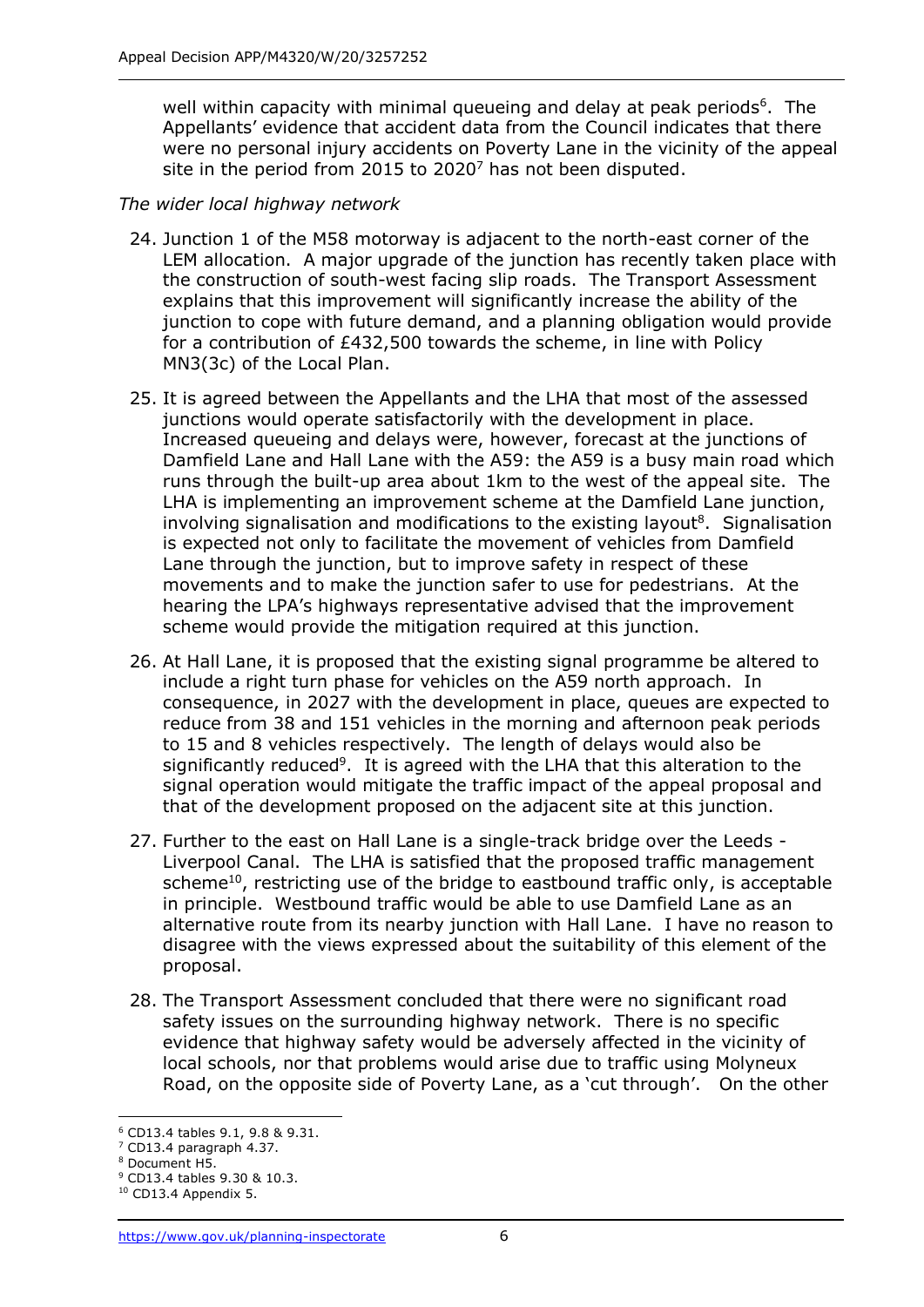hand, the scheme proposed for the A59/ Damfield Lane junction is expected to improve safety.

# *Construction traffic*

- 29. The Appellants have calculated that, during the busiest part of the construction period, when work would include the building of the distributor road, there would be 290 movements of construction vehicles to and from the site<sup>11</sup>. Of these 68 would be heavy goods vehicle (HGV) movements. Concern has been expressed by Maghull Town Council, local residents and councillors about the route which would be used by construction traffic. A consultation exercise last year revealed support from the local community for construction traffic to use a haul route across the land to the north from School Lane: School Lane leads directly to junction 1 on the M58.
- 30. A framework CEMP for the land to the north refers to the provision of a haul route from School Lane to Whinney Brook for use by vehicles involved with construction of the flood relief channel and the distributor road (CD5.3). The CEMP also mentions that this haul route could potentially be used by construction traffic travelling to and from the appeal site, subject to agreement between the parties concerned. However no agreement has been reached, and the option of use of a haul route for construction traffic associated with the appeal proposal is not currently available.
- 31. It is estimated that the development of the site would take 5 years 10 months. Initially all construction traffic would gain access from Poverty Lane, but, following connection of the distributor road across the land to the north of Whinney Brook and through to School Lane (above, para 17), vehicles would be routed in that direction. There is no policy support for completion of the distributor road in advance of the 250 dwellings threshold in Policy MN3(6C) of the Local Plan, and, at the hearing, the Appellants' highways consultant suggested that the connection along the distributor road to School Lane could be available one year and eight months into the building programme, following completion of that number of dwellings. That view is based on the assumption that development of the land to the north, with its part of the distributor road, would occur concurrently with construction on the appeal site. That may not be the case, and given that the length of the distributor road on the adjacent land would be greater, I consider that the shortest time during which construction traffic would need to use Poverty Lane to reach the appeal site would be somewhat in excess of the Appellants' estimate. Construction of the distributor road within the appeal site is expected to take 6 months, and following its completion the number of daily construction traffic movements is expected to fall by eight, all of which would be HGVs.
- 32. Five possible construction routes have been suggested by the Appellants. Options 1 & 2 make use of roads through the countryside to the east of the site to establish a route between the M58 and Poverty Lane. Options 4 & 5 also link junction 1 and Poverty Lane, but leave the motorway along School Lane and pass through residential areas to the west of the appeal site Option 3 is a route from the A59 and passes through residential areas to reach Poverty Lane.

<sup>&</sup>lt;sup>11</sup> CD13.4 Appendix 16 Annex 1.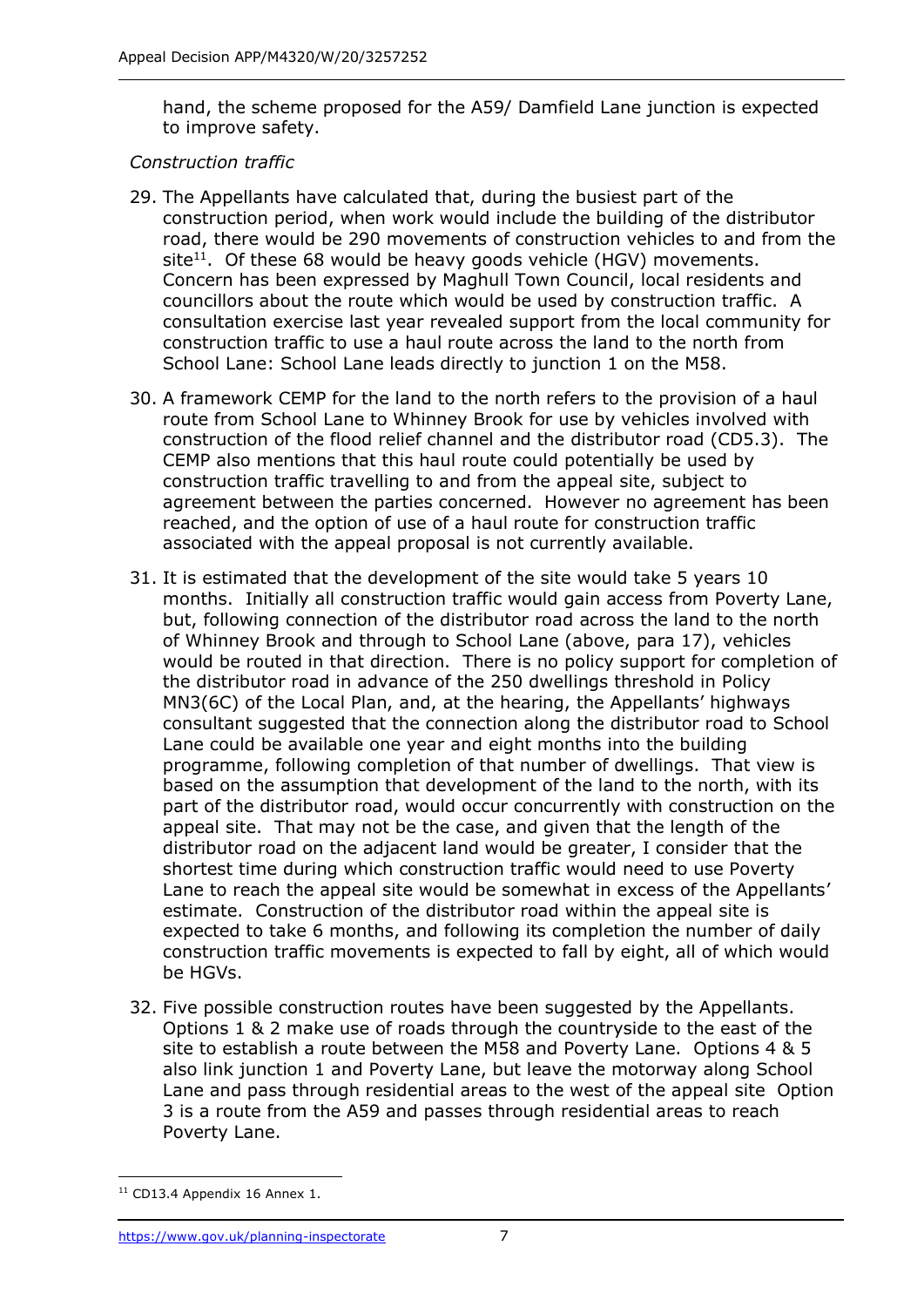- 33. Options 1 and 2 use the same roads for much of the routes. The Appellants' preferred eastern route is option 1, which involves the use of several narrow sections of road. In places the carriageway could be widened to allow HGVs to pass, but there is a 65m section of Giddygate Lane where this cannot be achieved<sup>12</sup>. Either temporary traffic signals or alternate priority signs would be needed, whilst maintaining access to a few houses on this stretch of road.
- 34. Of the western routes, option 3 has the disadvantage of not making use of the nearby motorway. Of the other two routes, option 5, along School Lane, Deyes Lane, Eastway and Poverty Lane, has sufficient width to accommodate articulated lorries throughout its length and is the Appellants' preferred route from this direction, whereas there are parts of Foxhouse Lane (option 4) where HGVs could not pass.
- 35. I have considered the information submitted by the Appellants concerning accidents, air quality and noise. The frequency of accidents on both the option 1 and option 5 routes during the five years 2015-2020 was low<sup>13</sup>, with most being slight in severity. The information on accidents does not indicate that one route is inherently less safe than the other. The air quality assessment has calculated the change in concentrations of nitrogen dioxide and particulate matter arising from construction traffic movement along the option 1 and 5 routes at a range of sensitive receptors to the west and east of the site, and has concluded that the significance in exposure would be negligible<sup>14</sup>. Similarly, the noise assessment finds that the noise levels from HGV movements would be below the lowest observable effect level<sup>15</sup>. There is no other detailed technical information on these matters before me.
- 36. Noise and air quality assessments are not the only factors to take into account in considering the effect of construction traffic movement on living conditions. The regular movement of HGVs and other construction traffic along residential roads over a relatively lengthy period before access would be available by means of the distributor road would be intrusive and a source of disturbance. The Appellants have calculated that there would on average be one HGV trip every ten minutes over an 11 hours working day, although it is intended that there would be no HGV movements during the times when children are arriving at and leaving Summerhill Primary School<sup>16</sup>. That also assumes that journeys would be regularly spaced over the construction period, whereas there may be periods when circumstances on site lead to higher (as well as lower) levels of daily movement. Although the housing along the eastern part Deyes Lane is on a direct route between the A59 and the motorway, that is not the case on Eastway south of its junction with Deyes Lane, and I am particularly concerned about the impact of construction traffic movements here. At the north-west end of Poverty Lane there is existing housing on both sides of the road, whereas vehicles coming from the east would only pass dwellings on the south-west side, a significant proportion of which are set further back from the road. I consider that use of the option 5 route by construction traffic would be unacceptable due to the adverse effect on the living conditions of local residents. Although not preferred options, I have

<sup>&</sup>lt;sup>12</sup> The highway works involved and the narrow section of Giddygate Lane are shown on a plan in CD13.4 Appendix 13.

<sup>13</sup> CD13.4 paragraphs 5.18-5.22.

<sup>14</sup> CD13.4 Appendix 18.

<sup>15</sup> CD13.4 Appendix 19.

<sup>&</sup>lt;sup>16</sup> CD13.4 paragraphs 5.15 & 5.16, and Appendix 16.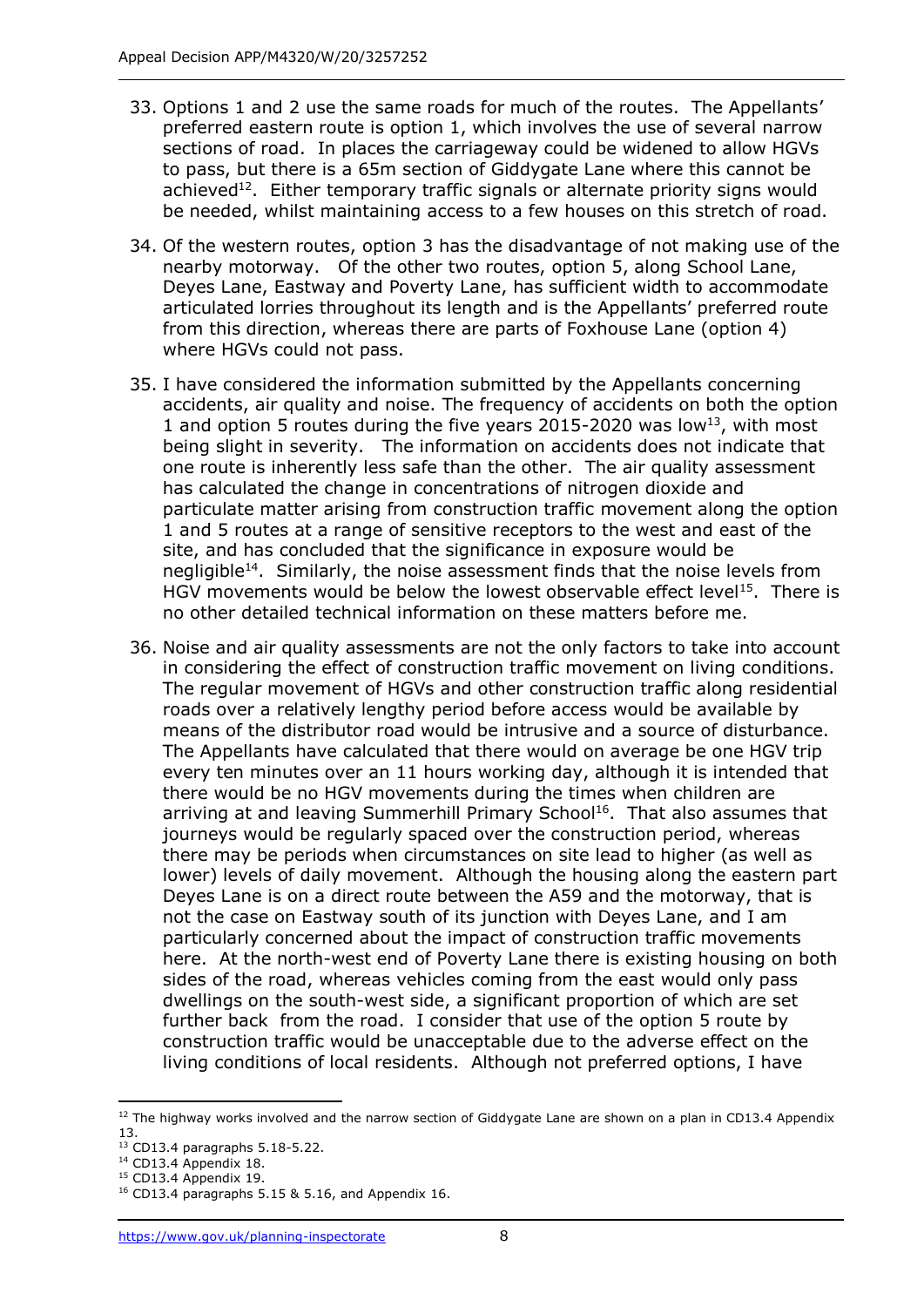reached the same view about the possible use of options 3 and 4 which would also involve construction traffic passing through residential areas. I appreciate that use of the option 5 route would avoid the need for highway works, whereas such works and a traffic management scheme would be necessary on the option 1 route which passes a few dwellings. However that circumstance does not justify the adverse impact on the living conditions of a much larger number of residents, which would result from the use of routes for construction traffic on the western side of the site.

## *Conclusions on vehicle movement*

37. I conclude that the proposed development would not adversely affect highway safety or traffic movement. Conditions would be necessary to ensure the provision of the permanent highway works proposed on Poverty Lane and elsewhere on the local network, with the exception of the scheme at the A59/ Damfield Lane junction which has already commenced. Insofar as the routing of construction traffic is concerned, as I have found that the use of routes through residential areas to the west would have an unacceptable effect on the living conditions of local residents, a condition concerning a CEMP should preclude journeys to and from that direction.

# *Consistency with the Development Plan*

## *Land east of Maghull*

- 38. The appeal proposal is for a large housing scheme on the southern part of the Land east of Maghull. This land is the largest allocation in the Local Plan, and has an indicative capacity of 1,400 dwellings: development of the appeal site for over 840 dwellings would be consistent with this allocation under Policy MN2. Policy MN3 is intended to guide the development of this strategic site Land east of Maghull, and accordingly it is the most important policy in the Development Plan for determining this appeal.
- 39. Part 3 of the policy requires a comprehensive approach to infrastructure provision. In accordance with this part of the policy, planning obligations would provide contributions towards the expansion of Summerhill Primary School, the recently built slip roads at junction 1 of the M58, and a bus service to run through the land east of Maghull. Part 3b refers to the provision of a main park within the allocated land. This is to be provided along Whinney Brook, and the proposal would provide that part of the park within the appeal site, on the southern side of the watercourse.
- 40. The proposal would also comply with the relevant provisions of part 5 of Policy MN3, which specifies components of the overall development. It would contribute towards the minimum number of 1,400 dwellings, including affordable housing, and would provide one of two older persons housing schemes (part 5a). Part 5b concerns provision of the main park on either side of Whinney Brook, to which I have already referred. The landscape masterplan (CD1.58) includes proposals for trees and buffer planting to the M58, in accordance with part 5e of the policy. Part 5f requires the layout to provide for a distributor road and a bus route across the site. The southern section of the distributor road forms part of the appeal proposal, and it is intended that the bus route would cross the land east of Maghull using this road. Footpaths within the main park would provide connections to other parts of the allocated land, and a new footway/ cycleway along Poverty Lane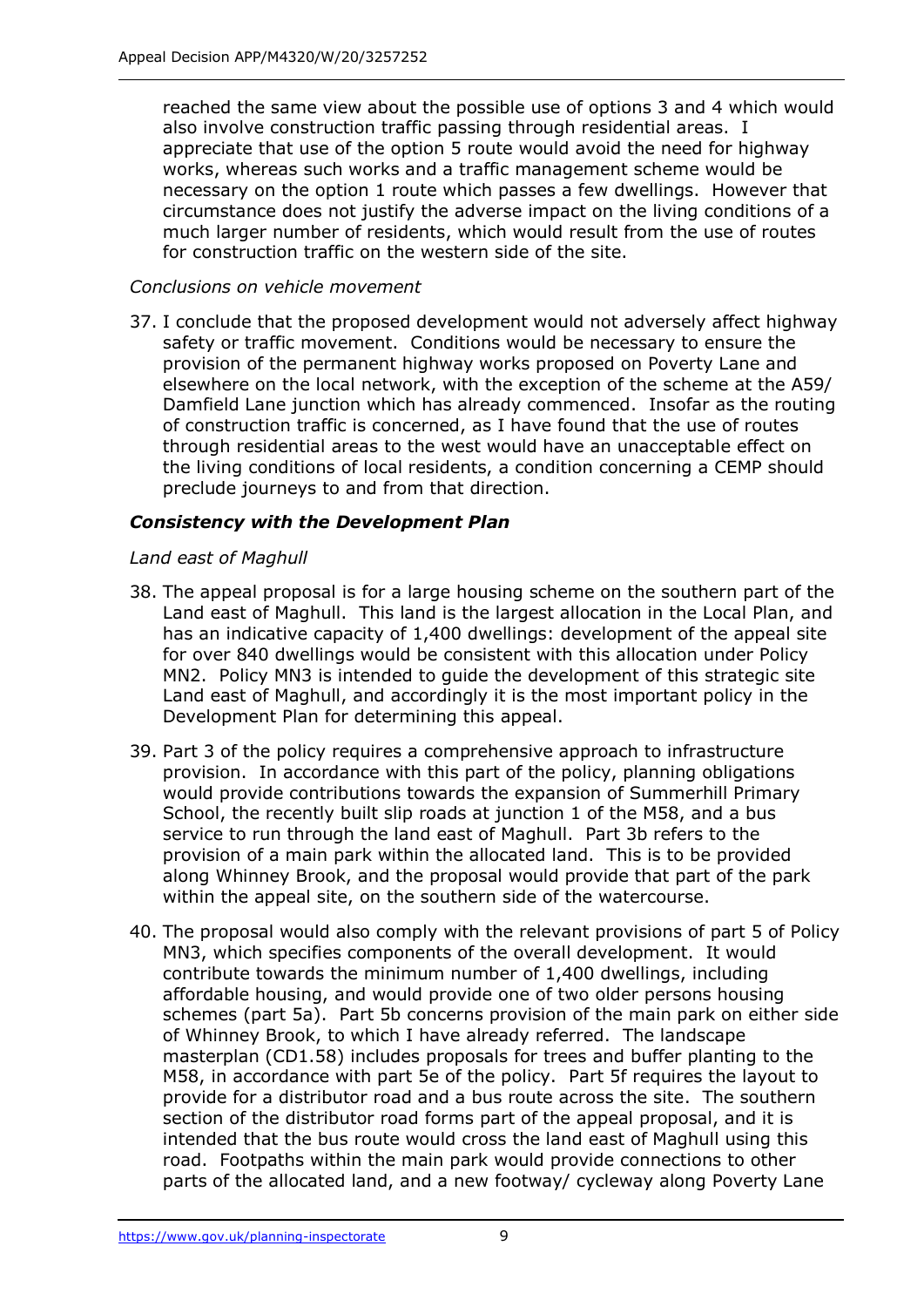would provide links to the primary school and towards public footpath No 13 on the eastern side of the site. Provision of the footway/ cycleway could be secured by a condition. A flood relief channel would be formed along Whinney Brook to manage flood risk (below, paras 45-47), in compliance with part 5h, and management arrangements for public open space would be the subject of a planning obligation (part 5i refers).

- 41. The final part of Policy MN3 is concerned with phasing requirements. Maghull North railway station and the south-west facing slip roads at junction 1 of the M58 have already been provided. Parts 6c, 6d and 6f place limits on the amount of housing which should come forward before completion of the distributor road, construction of the access road to the business park, the provision of servicing and landscaping at the business park, and the local shopping provision being made available for occupation. These restrictions could all be the subject of conditions.
- 42. Insofar as the Neighbourhood Plan is concerned, the appeal proposal would respect the green corridors shown on the Proposals Map and referred to in Policy MAG 5. Policy MAG 6 sets out requirements for the masterplan, and that document has been prepared and adopted.

# *Housing policies*

- 43. Under Policy HC1, affordable housing should be provided at a level of 30%. The text of the policy refers to the measurement of provision by bedspaces, but the assessment is now made on the basis of dwellings. This change and a change in tenure split are supported by part 11 of the policy which provides for adjustments in implementation having regard to changes in national guidance and in the Borough's requirements. The scheme would provide 32% of dwellings and 30% of bedspaces as affordable accommodation. Reflecting the 2019 Strategic Housing Market Assessment for Sefton, the tenure split sought has been adjusted from 80% social/ affordable rent and 20% intermediate housing to 67% social/ affordable rent and 33% affordable home ownership. The planning obligation concerning affordable housing is consistent with this requirement. Affordable housing would be distributed throughout the development. Although some groupings would comprise more than the six dwellings specified in the policy, bearing in mind the preferences of registered providers and the amount of affordable housing to be provided, I agree with the LPA that the distribution of affordable housing proposed is reasonable.
- 44. The proposed development would comply with Policy HC2 concerning the mix of market dwellings, and the average density of about 34 dwellings per hectare (dph) would exceed that of 30dph in Policy HC3.

## *Flood risk*

45. Policy EQ8 is concerned with minimising flood risk generally, and reference to the management of flood risk on the Land east of Maghull is made in Policy MN3. Parts of the appeal site adjacent to Whinney Brook are currently within flood zones 2 and 3 where there is a medium and high risk of flooding<sup>17</sup>. The Flood Risk and Drainage Assessment records that a pond was constructed about 20 years ago adjacent to the watercourse to address localised flooding:

<sup>17</sup> CD 7.2 figure 5.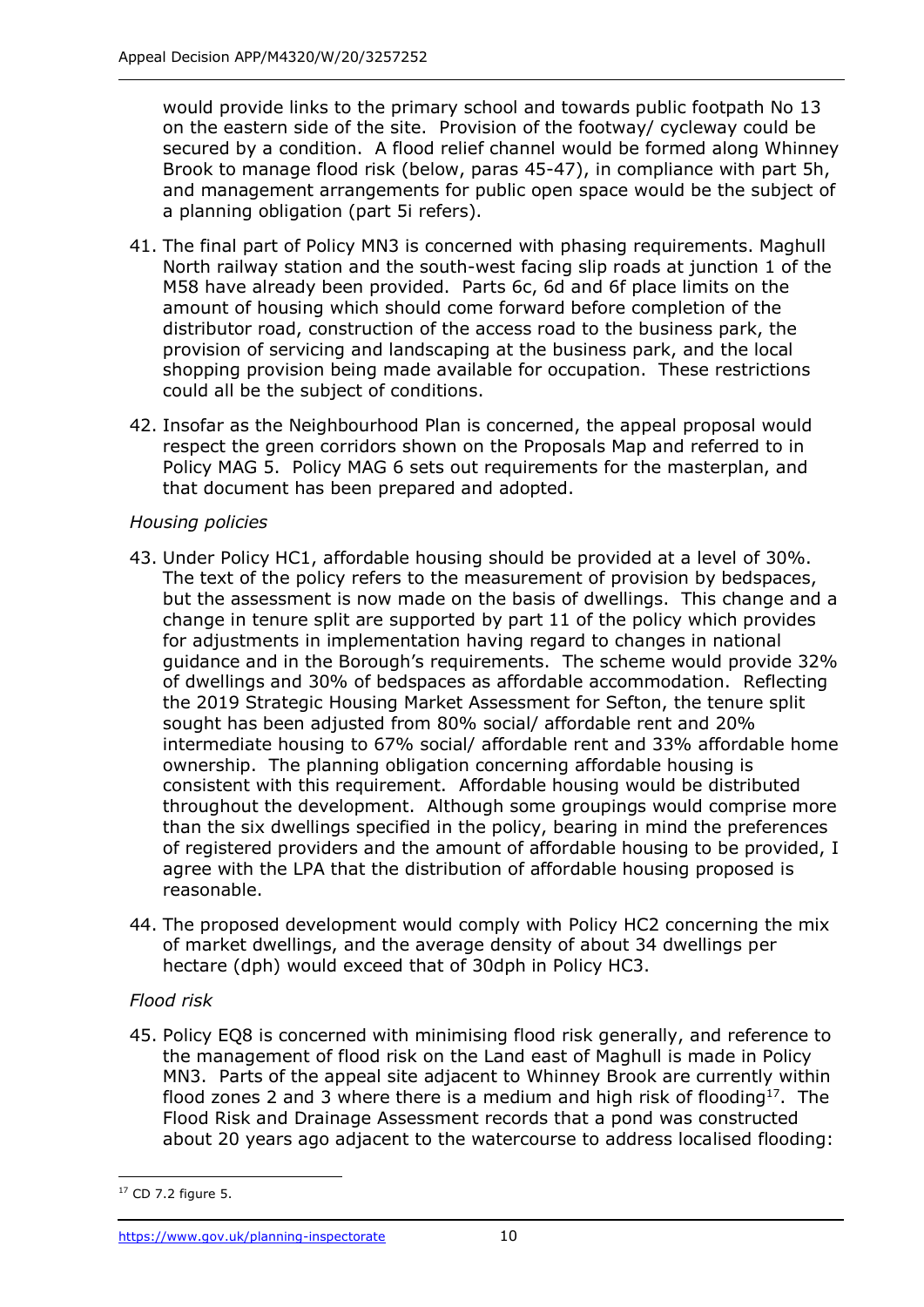however I heard from a local councillor that there was water on the site last year. Flooding also occurs downstream of the site, to the west of the adjacent railway line.

- 46. It is intended to form a flood relief channel along Whinney Brook. As a consequence of the remodelling of this part of the site, none of the proposed dwellings would be situated in flood zones 2 or 3. The outflow to the west through a 1200mm diameter pipe orifice would have the benefit of reducing the flood risk downstream of the site<sup>18</sup>. The flood relief channel has been designed to retain the water from events up to and including the 1 in 1,000 year flood event<sup>19</sup>. The storage volume of the flood relief channel is such that it would be designated as a reservoir, and subject to requirements for regular inspection and maintenance.
- 47. Maghull Town Council is concerned that conditions and obligations should be in place to ensure construction of the flood relief channel and its future maintenance. A planning obligation would provide for a flood relief channel management company and a management and maintenance scheme. Although a separate obligation in the agreement is concerned with the establishment of a body for the management of the open space within the site, the Appellants explained that it was their intention to have a single management company for these functions, as advocated by the Town Council. Conditions have been suggested concerning approval of the detailed design of the flood relief channel prior to the commencement of most other development, completion of that work prior to occupation of any of the dwellings, and the appointment of an engineer to make annual inspections. I am satisfied that, with the safeguard of conditions on these matters and the planning obligation concerning the flood relief channel management and maintenance scheme, the proposed development would effectively manage flood risk and comply with Policies EQ8 and MN3 (part 5h) of the Local Plan.

## *Nature conservation*

48. Policy NH2 of the Local Plan seeks to safeguard important nature conservation sites and protected and priority species. There is a common pipistrelle bat day roost in a building at Summerhill Farm, which would be lost with the demolition of the buildings at the farmstead. Prior to demolition, three bat boxes would be installed on trees which are to be retained within the site, and these would be used to provide roosting for any bats found during an inspection of the building. It is also intended to incorporate a bat tube in a new building in the vicinity of the farmstead. An updated survey in 2020 also found three trees with moderate suitability for roosting bats on the appeal site and one with low suitability<sup>20</sup>. The latter (tree T37) would be removed as part of the development, and a method statement for its removal, to avoid adverse impacts on bats which may be found, is proposed. With the safeguard of conditions concerning the inspection of buildings at Summerhill Farm, the installation of bat boxes and a bat tube, and a method statement in respect of tree T37, I do not consider that the appeal proposal would have a damaging effect on the use of the appeal site by bats.

 $18$  Details of the existing and post development outflow are given in CD 7.6 table 1.

<sup>19</sup> CD7.6 page 5.

<sup>20</sup> CD8.38 tables 4 & 5.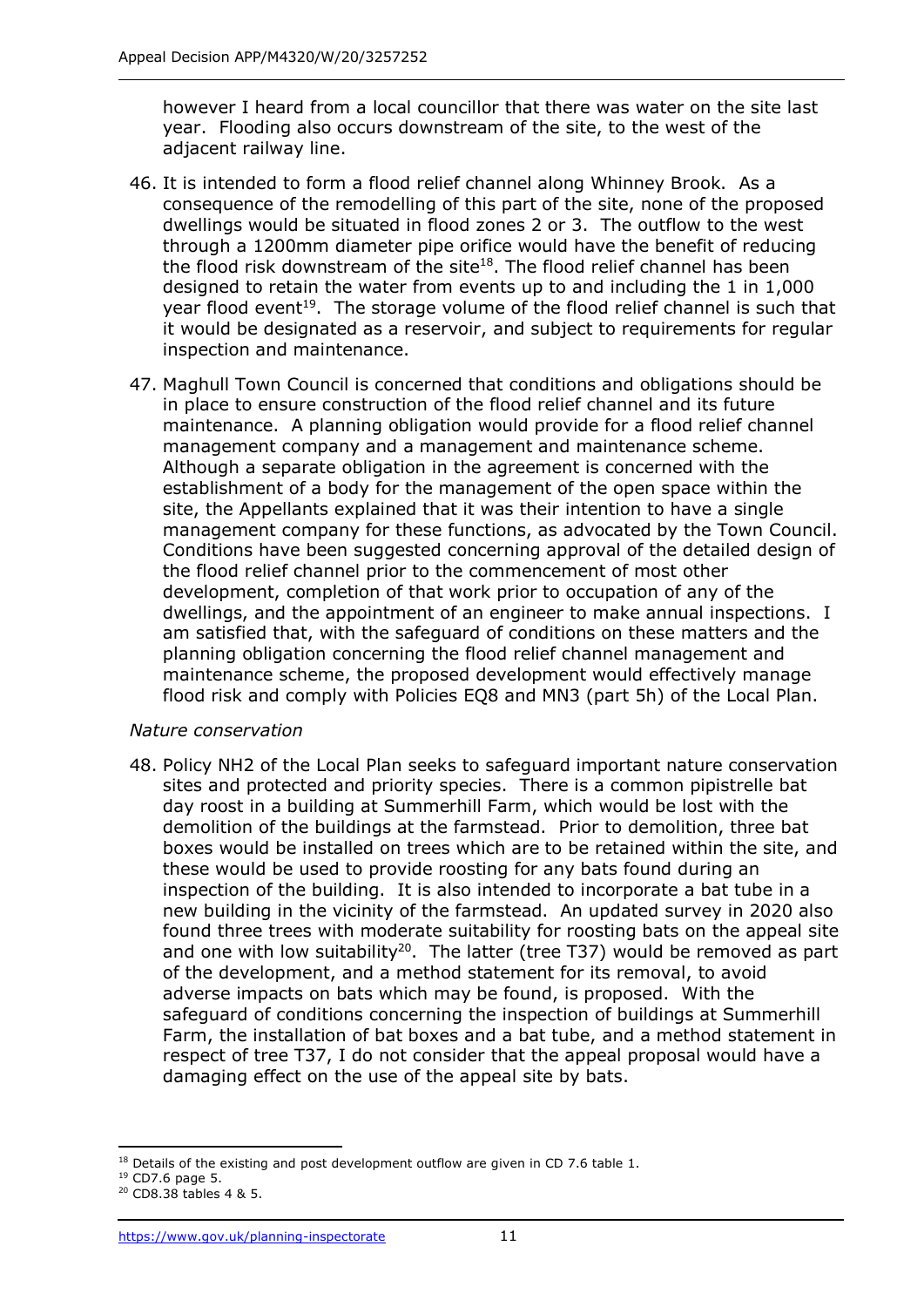- 49. There is evidence of water vole on Whinney Brook, principally at the western end of the watercourse within the appeal site. Formation of the flood relief channel would require the displacement of water voles, but the opportunity would be taken to reprofile a section of the watercourse to provide an improved habitat for the return of this species $^{21}$ . These works, which could be the subject of a condition, would be beneficial to the medium and long-term health of the water vole population in the area.
- 50. The appeal site is within the buffer zone of the Formby Red Squirrel refuge and provides suitable habitat for this species. Consequently, although no sightings of this protected species or evidence of activity have been recorded<sup>22</sup>, a condition requiring further survey work prior to development, and mitigation if the species is found to be present at that stage, would be appropriate. Common toad was recorded within the site along Whinney Brook<sup>23</sup>. This is a priority species, and, as part of the work to create the flood relief channel, a pond suitable for common toad would be formed $24$ . The mitigation proposed could be secured by means of a condition.
- 51. With conditions to secure mitigation in place, I am satisfied that the appeal proposal would not have an adverse effect on protected and priority species, and in this respect there would be no conflict with Policy NH2 of the Local Plan.
- 52. There is a number of European sites of nature conservation interest in the surrounding area. Merseyside Environmental Advisory Service (MEAS) has advised that without mitigation, the proposed development would be likely to have significant effects on a qualifying species of the Martin Mere and Ribble & Alt Estuaries Special Protection Area (SPA) and Ramsar site, namely pinkfooted goose, and on qualifying features of the Sefton Coast Special Area of Conservation (SAC). The adjacent site to the north of Whinney Brook has been found to support pink-footed goose: construction activity on the appeal site, ahead of that on the land to the north, would be expected to cause disturbance to and displacement of pink-footed geese. Moreover, the development could result in an increased number of recreational trips to the Martin Mere and Ribble & ALT Estuaries SPA and Ramsar site, about 8.3km from the Land east of Maghull, which would be a further source of disturbance. The qualifying features of the Sefton Coast SAC include a range of dune habitats. This area could also see increase recreational usage, since, at 8.3km at its closest point, it is within travelling distance for day trips from the appeal site. Dunes are vulnerable to trampling, and the presence of visitors may also cause disturbance to waterbirds using these habitats.
- 53. In view of the potential of the potential for the development to contribute to an adverse effect on these European sites an appropriate assessment is required. The Appellants' exercise argues that, as there are no records of the geese using the Land east of Maghull prior to the 2015-16 survey and the main concentrations of the species are considered to be further to the northwest, the area adjacent to the appeal site is not critical for pink-footed geese feeding<sup>25</sup>. I note also that it is estimated that about 320 birds could be

<sup>21</sup> CD8.23 sections 3 & 4.

<sup>22</sup> CD8.12 section 4.

<sup>23</sup> CD8.11 paragraph 4.3.1 & figure 4. <sup>24</sup> See plan ref SK029 revision P2.

<sup>25</sup> CD8.24 section 8.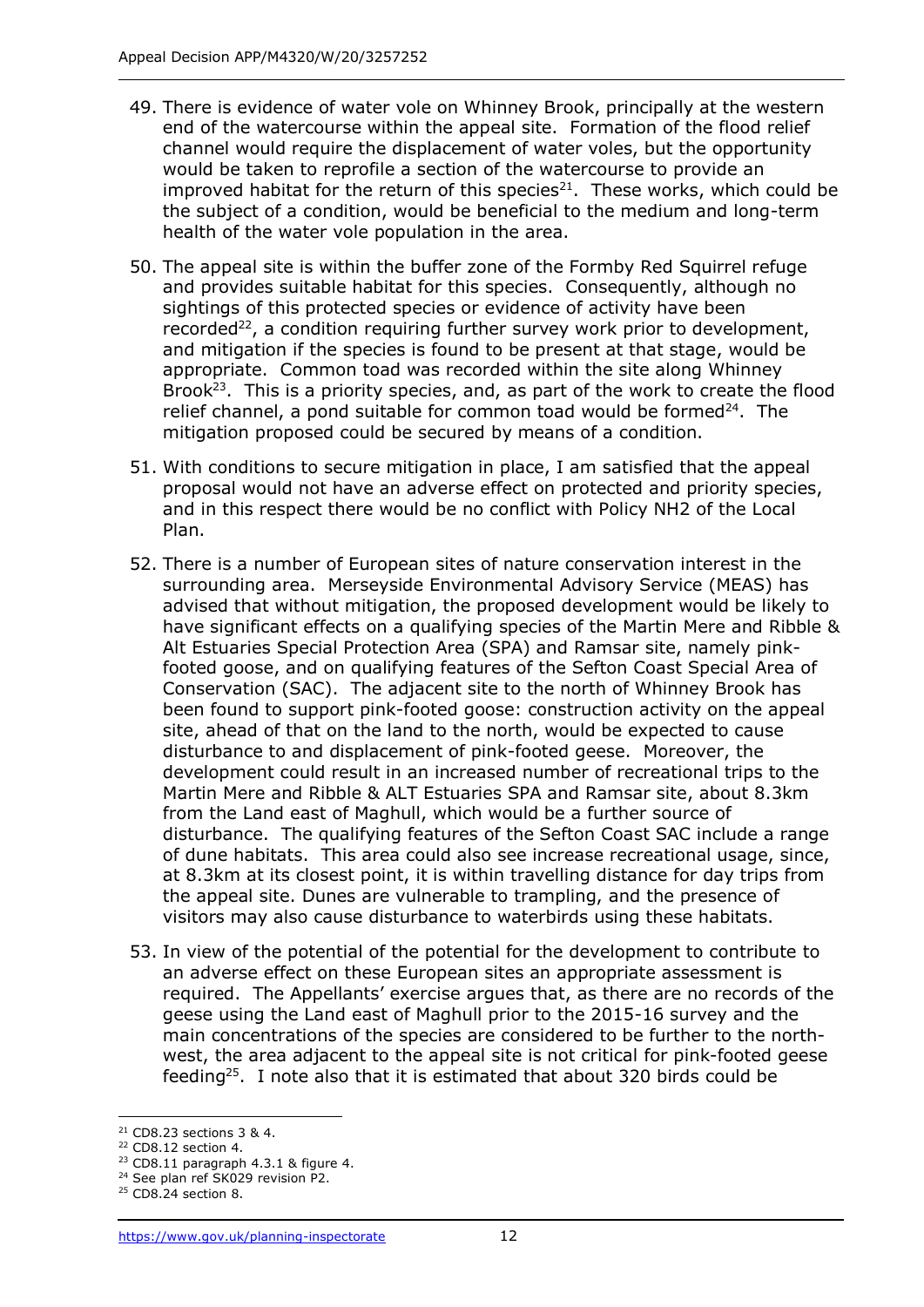displaced, whereas during winter around 20,000 are usually present in south and west Lancashire. Nevertheless, mitigation is proposed. In the first instance, efforts would be made to avoid construction work within 200m of the adjacent land from October to January when geese are most likely to be present. Should it be necessary to undertake construction works during that time of the year, an area of land within ranging distance will be planted up with a suitable crop for feeding purposes, or supplementary feeding would be provided on this land<sup>26</sup>. A condition has been suggested to secure this mitigation.

- 54. Taking into account the destination of leisure visits from a Natural England survey, and that a proportion of residents on the appeal site would have moved from a location where they were already no further than the average trip length for leisure purposes, the Appellants have calculated that the development could lead to an additional 228 visits per week to the Sefton Coast  $SAC^{27}$ . Reference is made to an increase equivalent to 0.2% of the overall number of recreational visits to the Sefton Coast. Whilst the figures may appear relatively modest, incremental increases in activity have the potential to cause a harmful cumulative effect, and I agree with MEAS that mitigation is, therefore, required to avoid a potentially damaging impact. The Appellants contend that the main park would play a role in relieving pressure on the Sefton Coast, and additional measures involve a contribution of  $£150,000$  towards signage, information provision and towpath improvement in connection with the nearby Leeds-Liverpool Canal, and £13,346.67 towards the ranger service at the SAC: these contributions would be provided under planning obligations. It is common ground between MEAS and the Appellants that with mitigation measures in place there would be no likely significant effects on European sites, and Natural England shares this view (CD8.36).
- 55. Having undertaken this appropriate assessment, I conclude that, with the mitigation measures proposed in place, the development of the appeal site would not adversely affect the integrity of the nearby important nature conservation sites, and that in this respect it would not conflict with Policy NH2 of the Local Plan.

# *Potential for pollution of Whinney Brook*

56. Maghull Town Council is concerned about the potential for pollution of Whinney Brook during construction of the residential development. I agree with the Appellants that this is a matter which is capable of being addressed by a CEMP, as demonstrated by the version dated July 2020 $^{28}$ , and there would be no conflict with Policy EQ4 of the Local Plan in this respect.

## *Conclusions on the Development Plan*

57. Apart from a few detailed provisions concerning the type and distribution of affordable housing, the appeal proposal would comply with relevant policies in the Development Plan. In any event, the proposal is consistent with the updated approach to implementation of the approach to tenure split and affordable housing would be distributed throughout the site. Importantly, the proposal would play a major role in bringing forward a key site to meet

<sup>26</sup> CD8.24 section 8, CD8.20.

<sup>27</sup> CD8.24 paras 8.30-8.39.

<sup>28</sup> CD1.98 section 2.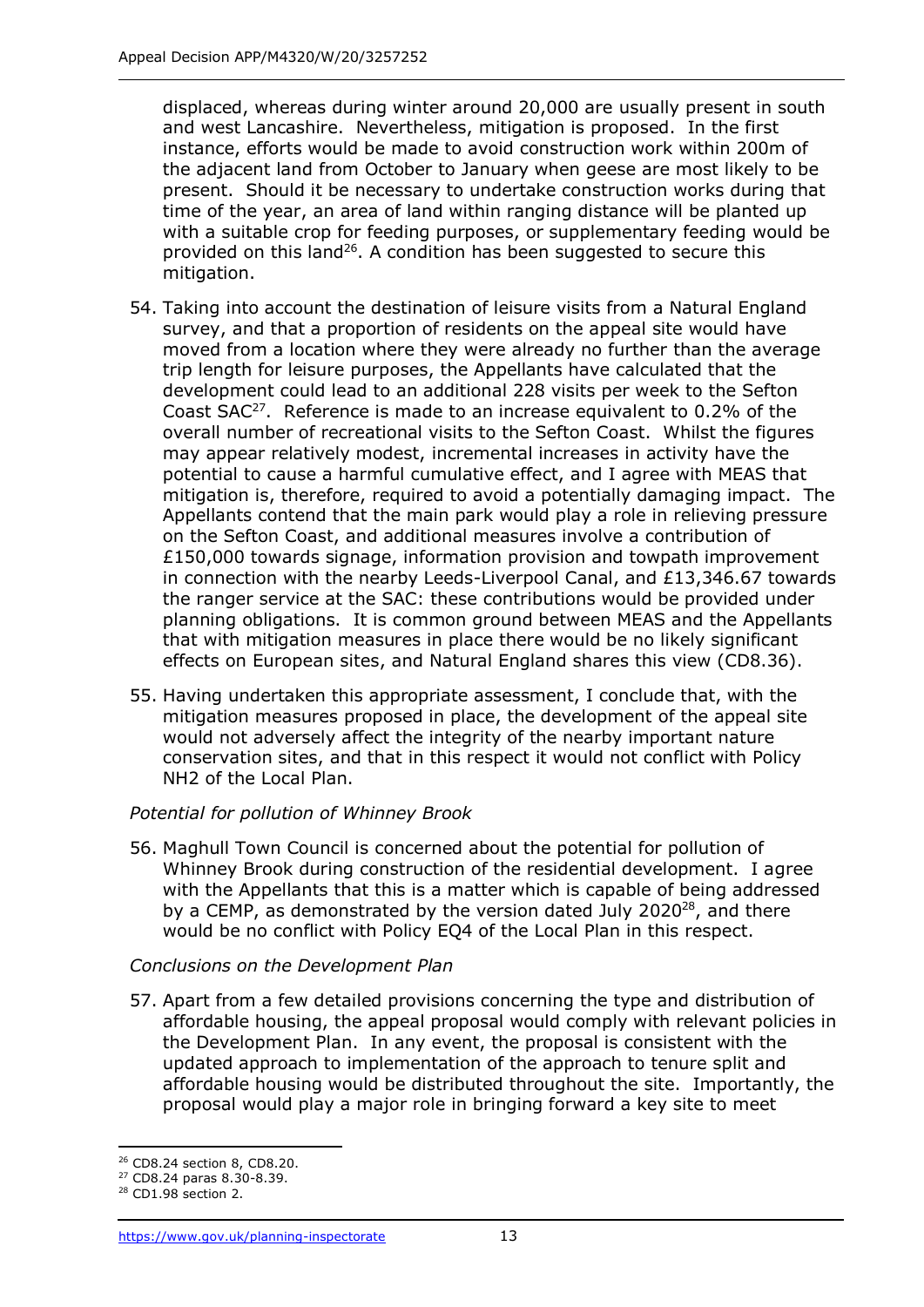Sefton's development requirements. I conclude that the proposed development would comply with the Development Plan considered as a whole.

## *Other considerations*

# *The LEM SPD*

58. I have already referred to the 71 dwellings which would be served from Poverty Lane. Although this would exceed the number of 50 specified in Policy LEM3 of the SPD, it is not an arrangement which would adversely affect highway safety or hinder traffic movement (above, paras 21 & 22). Otherwise, the arrangements for pedestrian and cycle links, for addressing flood risk, creating a main park, providing a range of house types including accommodation for older persons, and contributing towards infrastructure would be consistent with policies in the SPD.

# *The LEM Masterplan*

59. The disposition of the main elements of the proposal – the distributor road, the residential area and older persons' housing, the main park and flood relief channel would be consistent with the concept masterplan. Conditions to limit the number of occupied dwellings to 250 until the distributor road is completed, to require completion of the flood relief channel prior to the occupation of any dwellings, and to limit the number of dwellings completed relative to delivery of the local shopping provision and landscaping around and access and servicing to the business park, would all be consistent with the phasing arrangements in the Masterplan

# *Utility of the main park*

60. Within the appeal site, the flood relief channel would be largely co-extensive with the main park, and it would include footpaths and open space intended for public access. A local councillor questioned the utility of this area as open space in view of its role in containing flood water. Whilst the Appellants' acknowledge that it is not possible to be precise about the length of time that publicly accessible areas would be under water, the Flood Risk and Drainage Assessment Addendum No 2 (CD7.6) anticipates that flood waters would rise to this level during flood events of greater than in 1 in 10 years, and it is calculated that water would extend over areas of public open space for about 30 hours on such occasions. I agree that after the water subsides, the ground would remain soft for a time, but the footpaths should be capable of use more quickly, as they would be set 150mm above ground level<sup>29</sup>. Moreover, it is a clear intention of Policy MN3 (and of Policy LEM5 of the LEM SPD and the masterplan) that the main park should be established along Whinney Brook, a location where flood waters would inevitably need to be accommodated.

# *Planning obligations*

61. I have already referred to planning obligations concerning affordable housing, the flood relief channel, and to financial contributions to improvements to the expansion of Summerhill Primary School, the subsidy of a bus service through the site, measures to encourage leisure trips to the Leeds-Liverpool Canal, the ranger service at the Sefton Coast SAC, and the M58 slip roads.

<sup>&</sup>lt;sup>29</sup> See flood relief channel sections, CD1.78.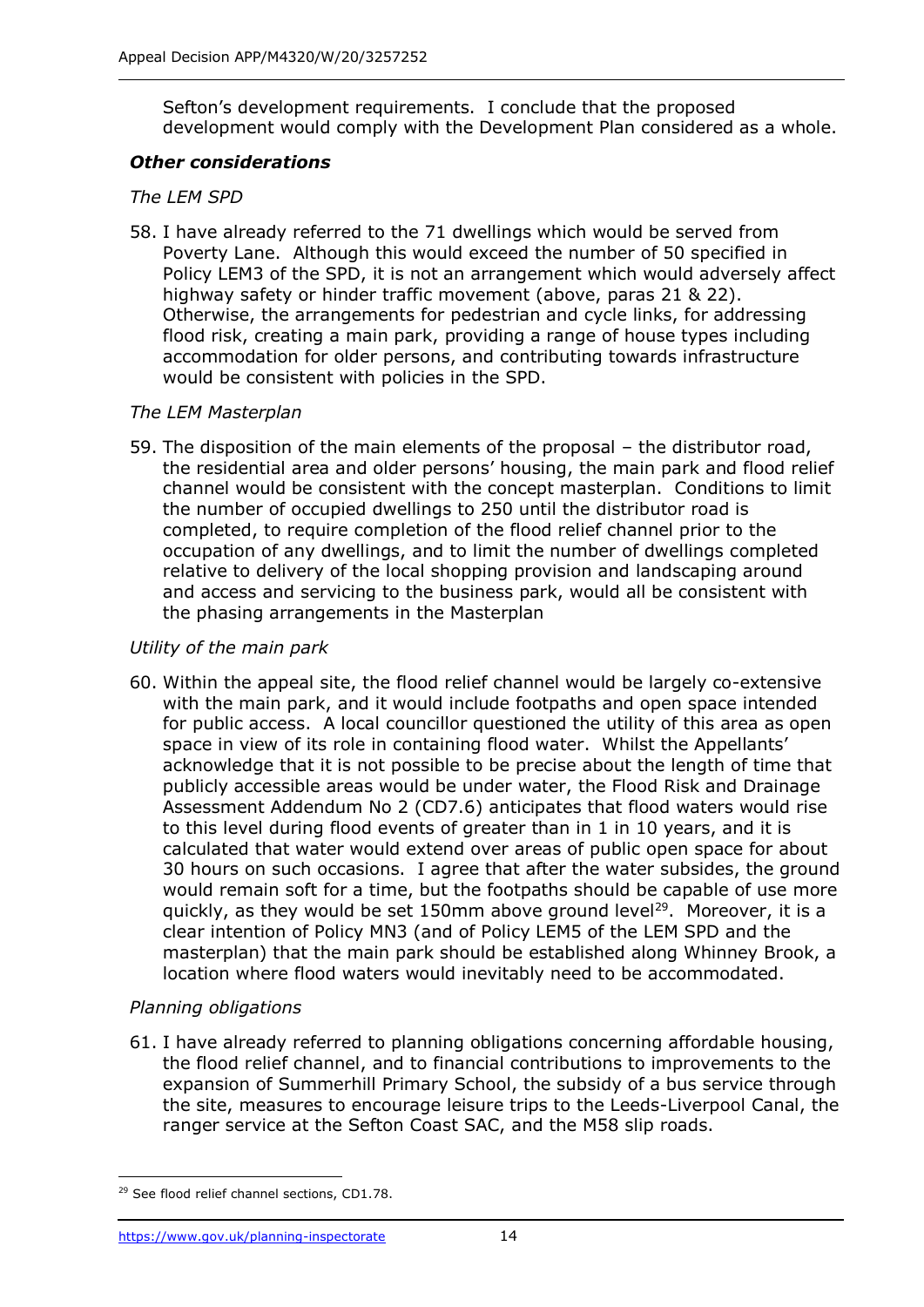- 62. The development of this large housing site would lead to greater use of healthcare facilities in the area, and Policy LEM9 of the LEM SPD requires a contribution towards healthcare provision. An obligation would provide £495,991 as a contribution towards a new healthcare facility in Maghull. I am satisfied that this contribution is necessary and reasonably related in scale and kind to the development of the land north-east of Poverty Lane. It is important that public open space, including the main park referred to in Policy MN3, is not only provided, but maintained thereafter, and this would be secured by the terms of the agreement.
- 63. The agreement also includes two contributions towards monitoring costs; one towards the cost of monitoring the obligations generally and a second specifically to fund a review and assessment of traffic flows in the surrounding area. Notwithstanding its inclusion in the agreement, the Appellants made it clear at the hearing that they do not consider that the general monitoring contribution meets the statutory tests. Paragraph 23b-036 of Planning Practice Guidance provides for monitoring fees: it explains that fees could be a fixed percentage of the value of the obligations, a fixed amount, or be set by some other method. In the case of proposals for full planning permission, the LPA seeks a general monitoring contribution of 15% of the application fee. The planning agreement includes obligations dealing with a range of matters, several of which, relating to the provision and management of open space, the provision and maintenance of the flood relief channel, and arrangements for affordable housing are not only relatively complex, but involve ongoing commitments beyond the 5-6 years build programme of the development. In these circumstances, I consider that the general monitoring contribution is not only directly related to the development, but necessary to make it acceptable in planning terms, and fairly and reasonably related to it in scale and kind.
- 64. I note that the highway monitoring fee is intended to contribute to a specific exercise involving a review of traffic flows. It does not involve the monitoring of an obligation, and its purpose would not, therefore, be covered by the general monitoring contribution. This is a major housing scheme, and it is important for the LHA to be aware of the actual implications on the local highway network. I am satisfied that the obligation for payment of a highway monitoring fee is appropriate and meets the statutory tests.
- 65. I find that the statutory tests in Regulation 122 of the Community Infrastructure Levy Regulations are met, and that the provisions of the planning agreement are material considerations in this appeal.

# **Conditions**

- 66. An extensive list of possible conditions was discussed at the hearing (CD10.1). Conditions concerning highway works, a CEMP, footway and cycleway links, phasing of the development, the flood relief channel, and mitigation measures in respect of protected and priority species and European protected sites have already been referred to in this decision, and each of these conditions would be necessary for the development to proceed.
- 67. A condition specifying the relevant drawings would be important as this provides certainty. Given the size of the proposed development, a plan of sub-phases, relating to that part of the proposal for which full planning permission is sought (F), should be submitted for approval to ensure that expansion of the built-up area occurs in a satisfactory manner.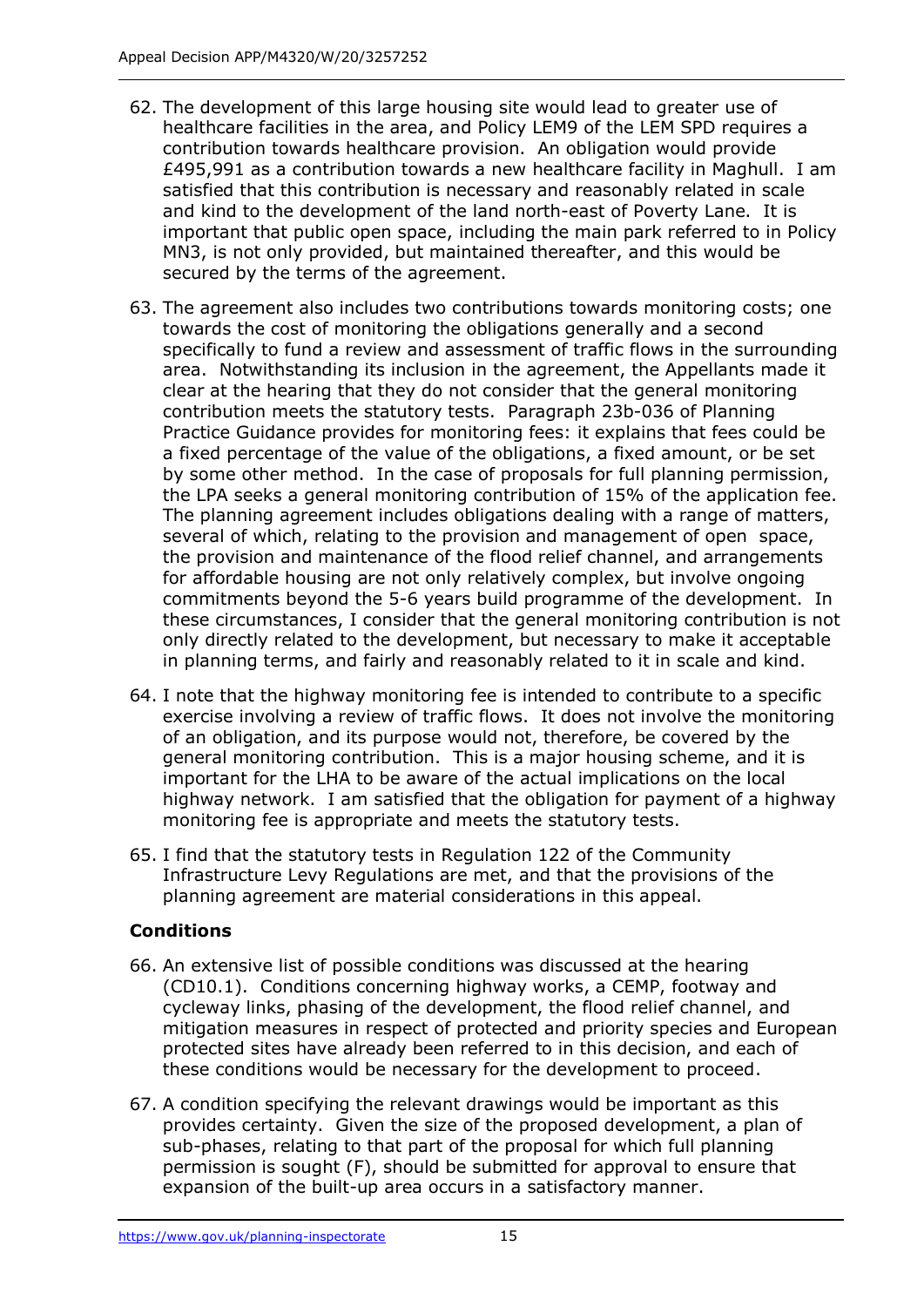- 68. To ensure that the development would be in keeping with its surroundings conditions would be required concerning tree protection measures, external lighting and levels in respect of the proposals for both outline (O) and full planning permission, and concerning materials, boundary treatment and landscaping in respect of the proposal for full permission only.
- 69. Reflecting paragraph 61 of the NPPF concerning the provision of housing needed for different groups, a condition would be necessary to require 20% of market dwellings to meet building regulation requirements for accessible and adaptable dwellings (F). In the interest of highway safety, visibility splays would be required at junctions within the site and parking and turning space should be provided (F). In line with policy objectives to promote more sustainable modes of travel, travel plans (F & O) and details of cycle parking (O) should be submitted for approval, and for wider reasons of sustainability, broadband infrastructure and electric vehicle charging points should be provided (F & O).
- 70. Paragraph 170(d) of the NPPF encourages the provision of net gains for biodiversity. To this end landscape and ecological management plans should be submitted for approval (F & O), and other conditions would be required concerning the timing of work to trees and hedgerows (F & O), the provision of bird boxes (F), and swallow nesting habitat (F & O). Invasive species have been recorded within the site, and a method statement to address these plants would be required (F). It would be important to provide information promoting the use of alternative greenspace to sensitive European sites, and to assess the effect of measures to minimise recreational pressure on important nature conservation sites, and conditions would be required for this purpose (F & O).
- 71. To ensure that the site would be satisfactorily drained, a strategy and scheme for the disposal of foul and surface water should be submitted for approval (F & O). Water supply infrastructure exists within the site, and it would be important to ensure that this is protected from damage  $(F \& O)$ . In order to ensure a satisfactory environment for future residents, it would be necessary for glazing and ventilation in dwellings to meet the approved specifications (F), to submit a scheme to provide protection from traffic noise (O), and to ensure that any contaminated areas are appropriately remediated (F & O).
- 72. To provide an opportunity for the recording and recovery of items of archaeological interest, schemes of archaeological investigation should be undertaken, and local employment schemes would also be important to provide support to the local economy (F & O).
- 73. The suggested condition precluding access to the motorway would be unnecessary since there would be no prospect of direct access being obtained from residential roads to a motorway.
- 74. Several of the suggested conditions would be pre-commencement conditions. These are set out in a Regulation 2(4) notice from The Planning Inspectorate (Document H21), and the Appellants have agreed to conditions on these matters (Document H23).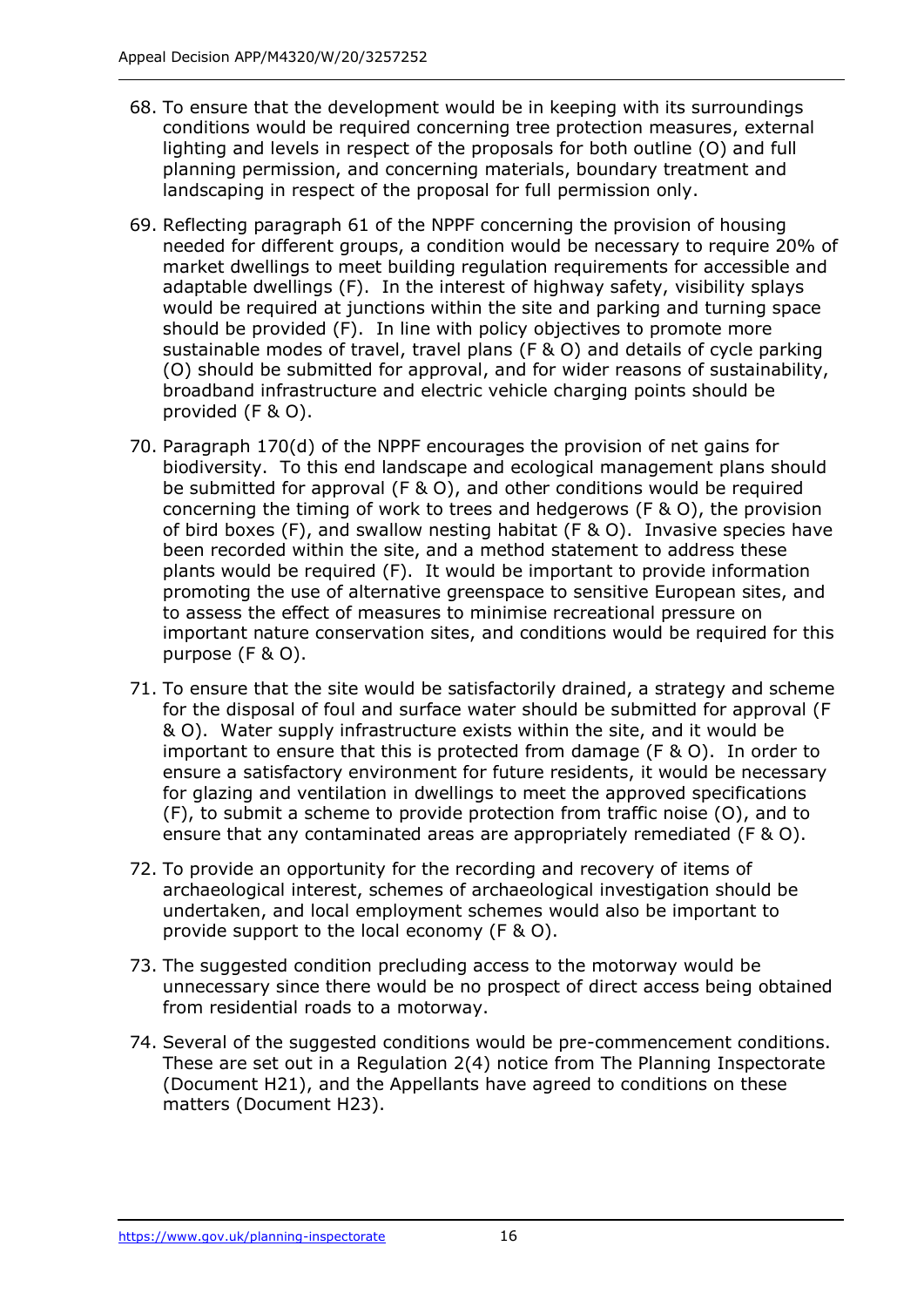# **Conclusions**

- 75. I have found that the appeal proposal would comply with the Development Plan, considered as a whole. Overall, it would also be consistent with the LEM SPD and the LEM Masterplan, and the development would contribute to the implementation of the planning policies for one of the Borough's strategic site. In addition to making a significant contribution to the delivery of housing in Sefton, the proposal would involve other specific benefits in the improvement of water vole habitat and a reduction in flood risk in the area to the west of the appeal site.
- 76. Subject to the imposition of conditions and the planning obligations, which provide for a range of mitigation measures, no material harm would be caused by the proposed development. In this regard, it is important that the CEMP, which would be secured by condition, precludes the use of routes for construction traffic through the residential areas to the west of the site, in order to avoid unacceptable effects on the living conditions of local residents.
- 77. For the reasons given above, and having regard to all matters raised, I conclude that the appeal should be allowed.

 *Richard Clegg* 

INSPECTOR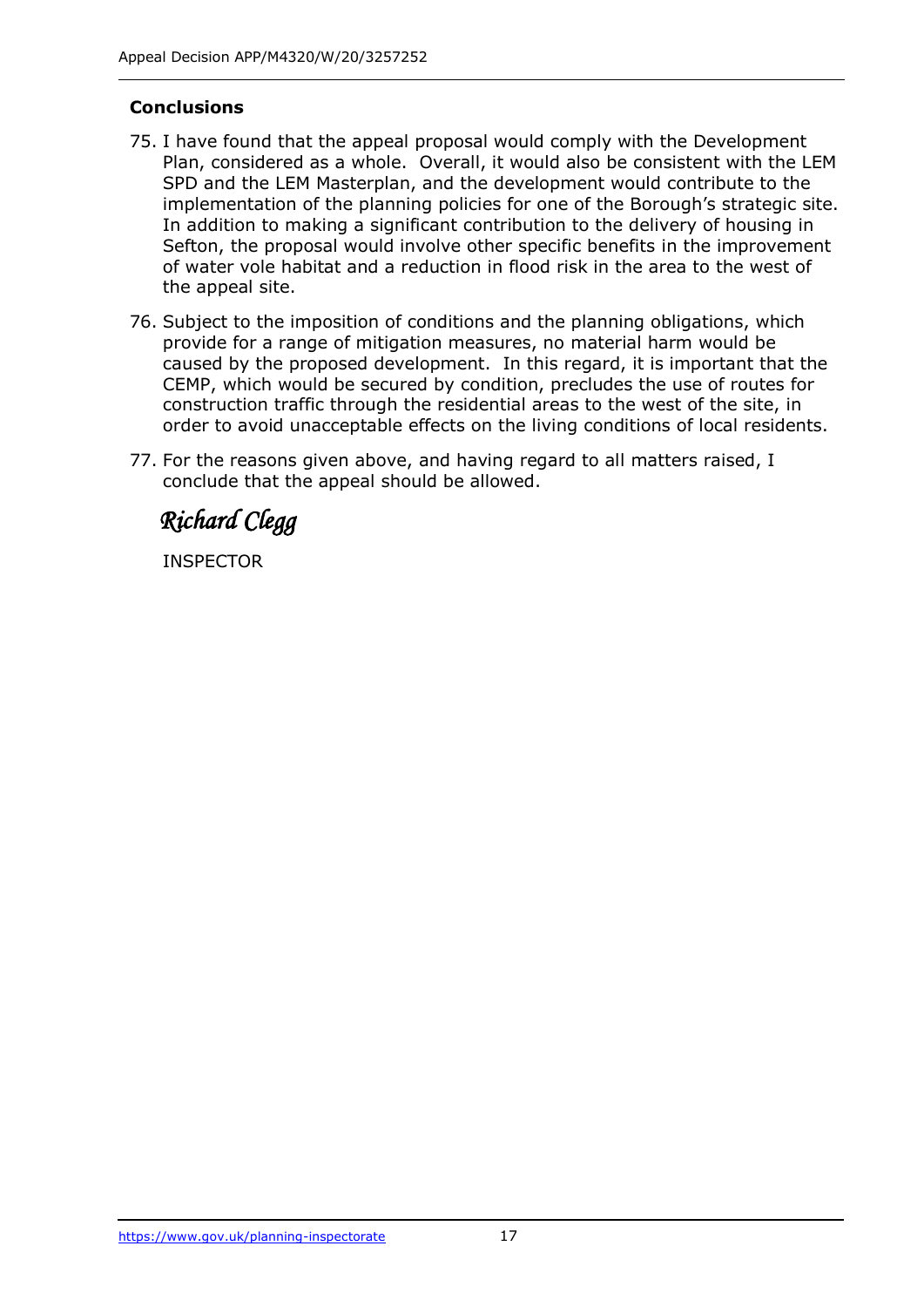# **Schedule 1 - Conditions**

# **Conditions relating to both the full and outline planning permissions**

- 1) The development shall be carried out in accordance with the plans and documents listed in schedule 2.
- 2) No more than 250 dwellings shall be occupied until the distributor road between Poverty Lane and School Lane, as shown on drawing A083347- 91-18-C001-rev-E (or a subsequently approved version thereof), is constructed and available for use by the public.
- 3) No dwellings shall be occupied within the development such that more than 749 dwellings are occupied within any part of the Land East of Maghull allocation (as identified by Policy MN2 of the Sefton Local Plan) before the local shopping provision required by Policy MN3(6f) of the Sefton Local Plan has been constructed and made available for occupation.
- 4) No dwellings shall be occupied within the development such that more than 499 dwellings are occupied within any part of the Land East of Maghull allocation (as identified by Policy MN2 of the Sefton Local Plan) before the access and servicing into the business park, and the landscaping framework between the business park and the residential areas have been implemented in accordance with Policy MN3(6d) of the Sefton Local Plan.
- 5) No development shall take place until a detailed remediation strategy to bring the land to a condition suitable for the proposed use by removing any unacceptable risks and the relevant pollutant linkages identified in the *Land off Poverty Lane, Maghull Phase I Geo-Environmental Assessment by Arcadis of March 2017 (ref 3670810002)*, the *Summerhill Farm, Poverty Lane, Maghull Phase II Assessment of July 2017 (ref 37158100)*, and the *Addendum Gas Monitoring Report of October 2017 (ref 37158100\_02)* has been submitted to and approved in writing by the local planning authority.

The strategy must include all works to be undertaken, proposed remediation objectives and remediation criteria, timetable of works, site management procedures and roles and responsibilities. The strategy must ensure that the site will not qualify as contaminated land under Part 2A of the Environmental Protection Act 1990 on completion of the development and commencement of its use.

In the event that the proposed remediation works in some areas involve the provision of a ground cover system, a plan indicating the existing and proposed external ground levels on the site shall be submitted for approval to the local planning authority.

The approved remediation strategy shall be carried out in accordance with the timetable of works. Following completion of the remedial works, other than where the remediation works involve the provision of a ground cover system only, a verification report that demonstrates compliance with the agreed remediation objectives and criteria shall be submitted to the local planning authority. None of the dwellings (other than those on areas of the site where the remediation works involve the provision of a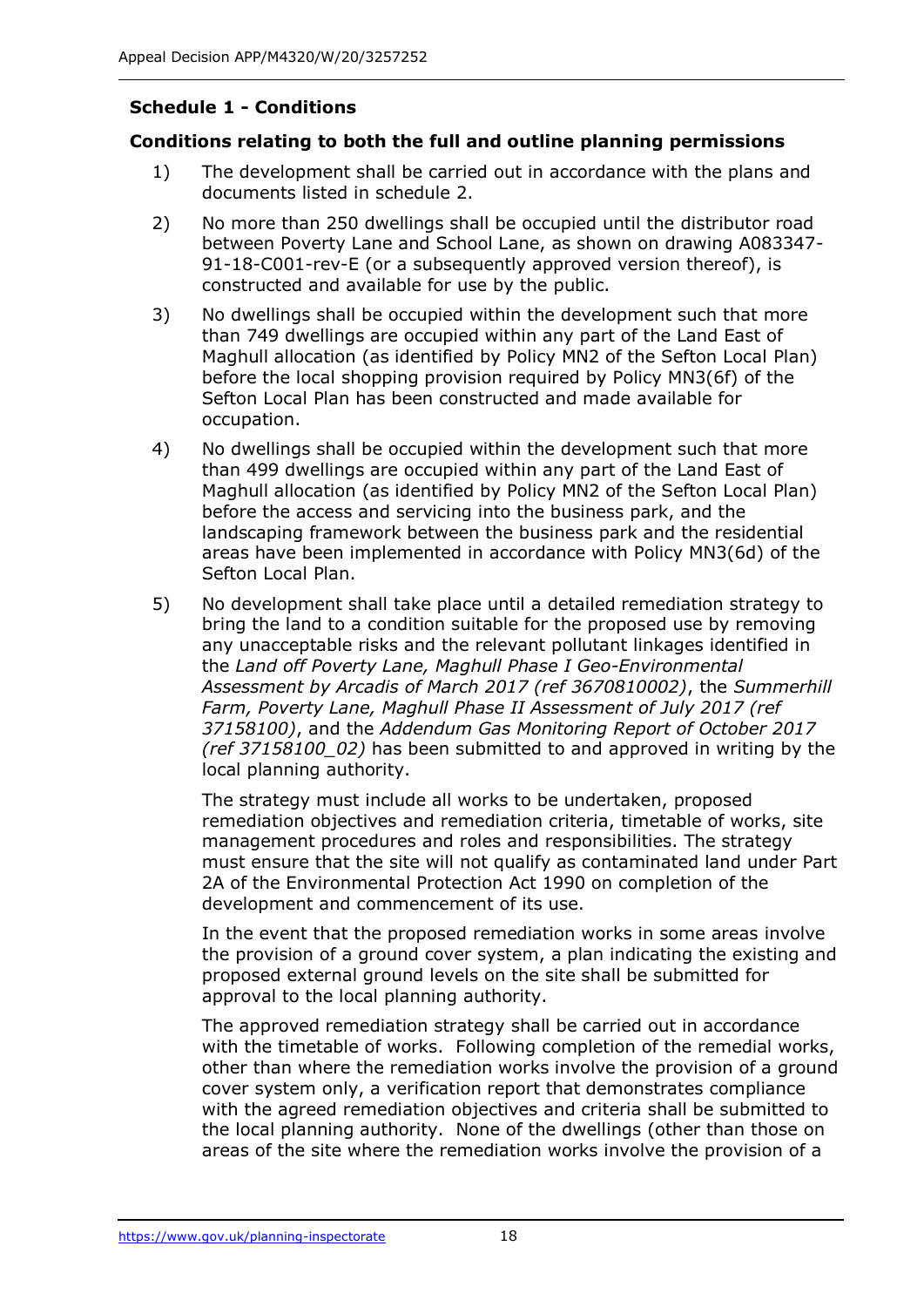ground cover system only) shall be occupied prior to the approval of the verification report by the local planning authority.

6) In the event that previously unidentified contamination is found when carrying out the approved development, immediate contact must be made with the local planning authority and works must cease in that area. An investigation and risk assessment must be undertaken and where remediation is necessary a remediation scheme must be submitted to and approved in writing by the local planning authority.

Following completion of the remedial works a verification report that demonstrates compliance with the agreed remediation objectives and criteria shall be submitted to the local planning authority. None of the dwellings in the area subject to the remediation scheme shall be occupied prior to the approval of the verification report in writing by the local planning authority.

- 7) The development shall not be occupied until a detailed scheme of highway works, together with a programme for their completion, has been submitted to and approved in writing by the local planning authority. The scheme shall include:
	- i) The enhancement of the Maghull No 13 Footpath to a shared cycleway/footway with lighting.
	- ii) The construction of a three-arm roundabout junction on Poverty Lane.
	- iii) The construction of a priority junction to from a secondary access on Poverty Lane.
	- iv) Traffic calming measures on Poverty Lane in the vicinity of Summerhill Primary School.
	- v) The construction of a continuous pedestrian footway along the northeastern side of Poverty Lane across the frontage of the site.
	- vi) The relocation of two existing bus stops on Poverty Lane.
	- vii) The introduction of a pedestrian crossing on Poverty Lane in the form of a set of dropped kerbs and tactile paving in the vicinity of the secondary access.
	- viii) The widening to 2m of a section of existing footway on the south side of Poverty Lane east of the railway bridge.
	- ix) The introduction of a Toucan crossing on Poverty Lane outside Summerhill Primary School.
	- x) The relocation of two street lighting columns on the approach to the railway bridge to ensure that the footway on the southern side of Poverty Lane is well lit.
	- xi) Amendments to the A59/Hall Lane signal controlled junction to provide increased capacity for right turning movements from the A59 in a northwards direction.
	- xii) Introduction of measures to enable the Hall Lane canal bridge to be one way for vehicular traffic.
	- xiii) Introduction of the required measures including signage and lineage to support an amended traffic regulation order to extend the 30mph zone on Poverty Lane to the southeast of the roundabout junction with the distributor road.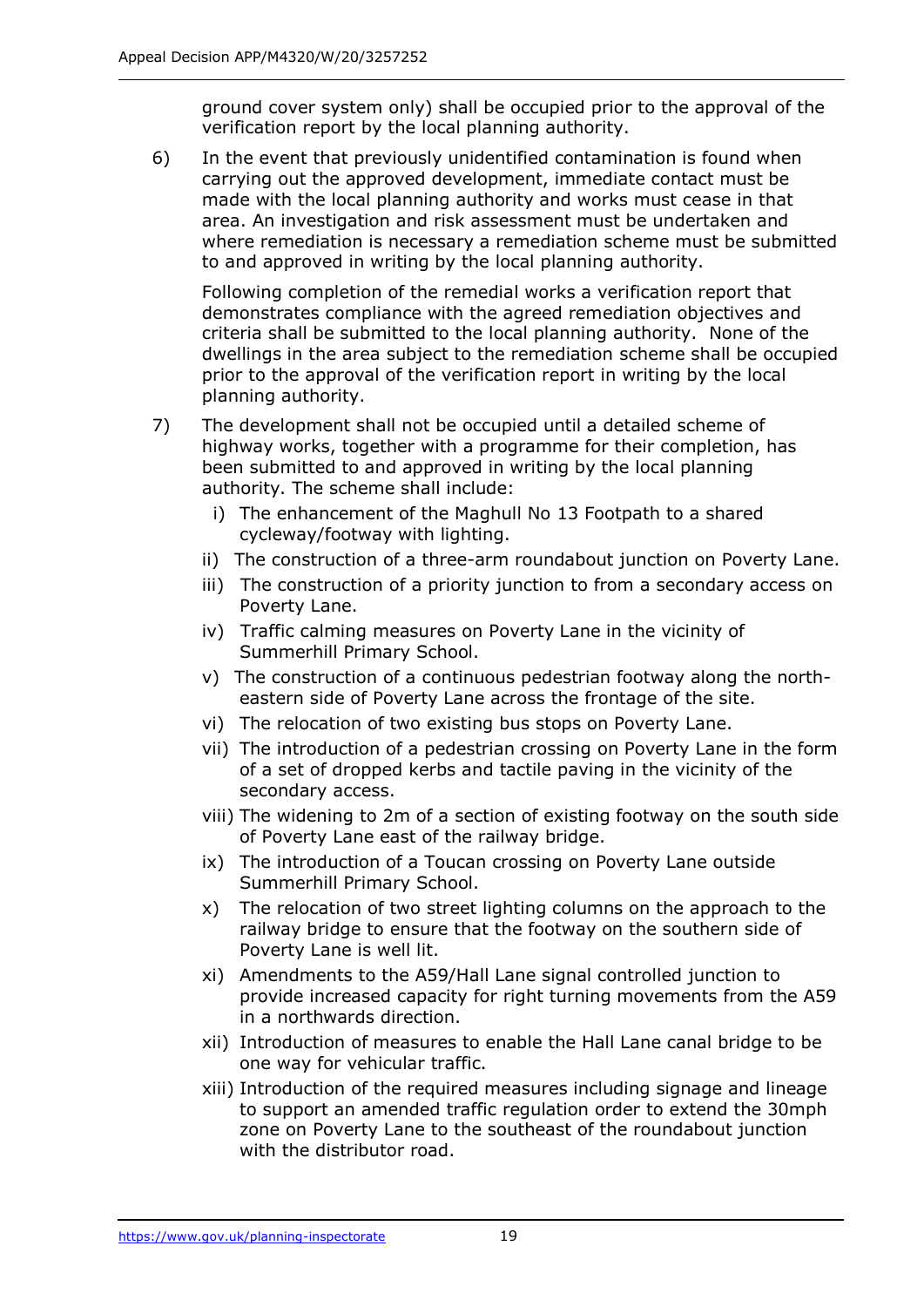The highway works shall be constructed in accordance with the approved scheme and programme.

- 8) Prior to the demolition of the existing buildings at Summerhill Farm, three bat boxes (2f Schwegler or equivalent) plus one winter box (Schwegler 1FS or equivalent) shall be installed on retained and undisturbed trees. The boxes shall be installed at least 3m from the ground, facing north, south-east and south-west respectively and retained thereafter.
- 9) Prior to the demolition of buildings at Summerhill Farm, a search of each building shall be undertaken by a licensed bat ecologist and features such as slipped lifted roof slates and ridge tiles shall be removed. In the event that bats are found during the works, they shall be allowed to disperse naturally or be transferred to a bat box by a licenced bat ecologist.
- 10) During construction, a Schwegler (or equivalent) bat tube shall be placed in a new dwelling in the vicinity of the former Summerhill Farm buildings. The bat tube or replacement thereof shall be retained thereafter.
- 11) All works to existing on-site trees and hedges must be undertaken outside of the bird nesting season of 1 March to 31 August inclusive.
- 12) Prior to the occupation of the first dwelling, full details of an information pack to be provided to residents promoting the use of suitable alternative natural greenspace and highlighting the sensitivity of European sites, with particular regard to the Sefton Coast Special Area of Conservation, shall be submitted to and approved in writing by the local planning authority. The agreed information must be provided to future residents on first occupation of each dwelling thereafter.
- 13) No more than 800 dwellings shall be occupied until details of an annual occupant survey for the monitoring of European site strategic access management and monitoring measures and suitable alternative natural greenspace use by residents of the site has been submitted to and approved in writing by the local planning authority.

Within 12 months of its approval, the survey shall be carried out and the results provided to the local planning authority for information purposes. Subsequent surveys shall be undertaken for the next four years and the results submitted to the local planning authority prior to the completion of 12 months from the date of the previous submission.

- 14) No construction shall commence (including any earthworks) until details of the means of ensuring the water supply infrastructure laid within the site is protected from damage as a result of the development have been submitted to and approved by the local planning authority in writing. The details shall include a survey which identifies the location of the infrastructure and outlines the potential impacts and any mitigating measures to protect and prevent damage to the water supply infrastructure both during construction and during the operational life of the development. Any mitigation measures shall be implemented in full in accordance with the approved details and retained thereafter.
- 15) No development shall take place (other than demolition, site clearance or remediation) until an updated drainage strategy for foul and surface water based on sustainable drainage principles has been submitted to and approved in writing by the local planning authority.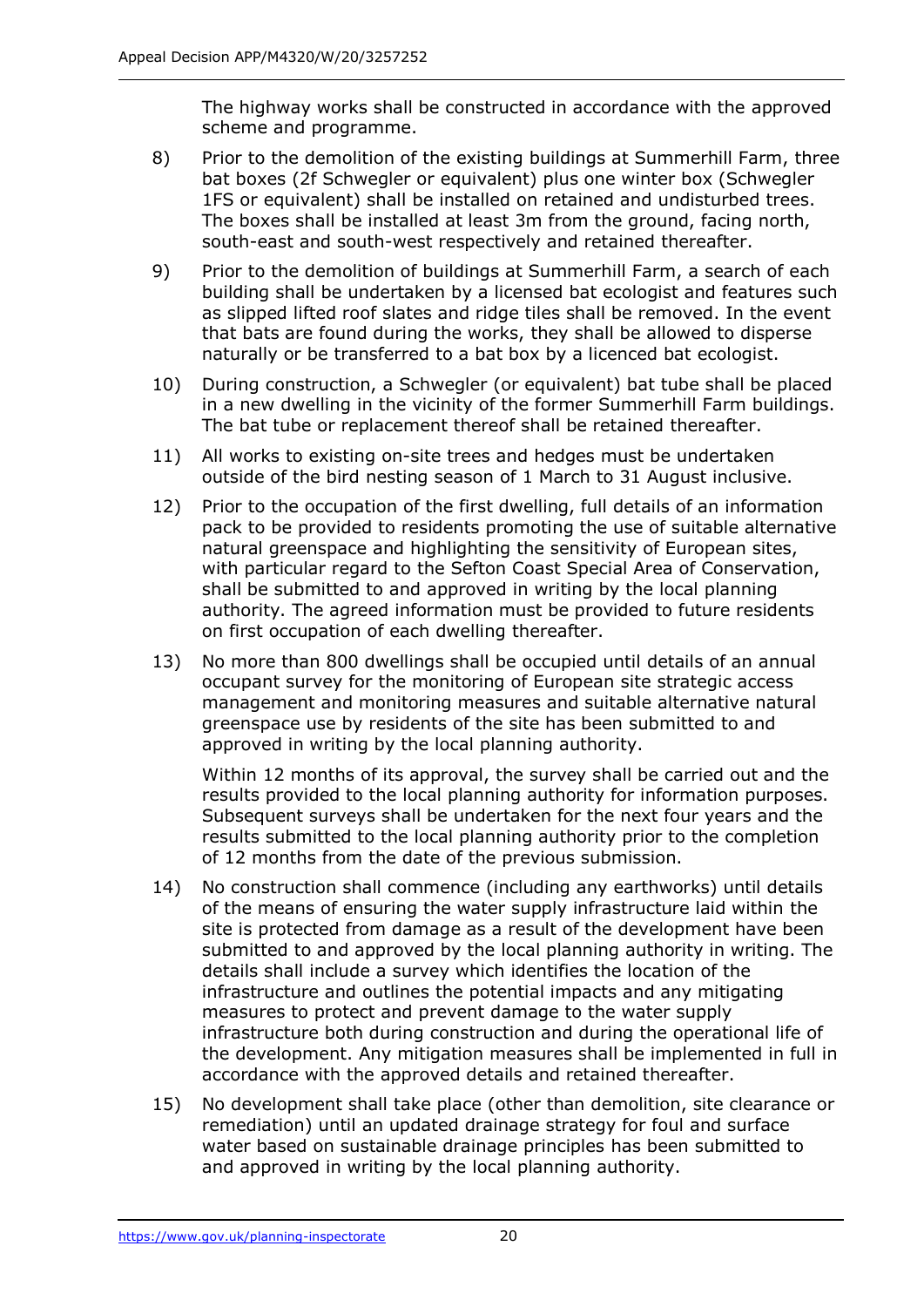The updated foul and surface water drainage strategy shall include the following details:

- i) The proposed foul connection points to the existing public sewerage infrastructure for the site.
- ii) No surface water, highway drainage or land drainage to discharge directly or indirectly into the existing public sewerage system.
- iii) Any drainage infrastructure connections (foul and surface water), including the volume of flows between different phases and subphases of the development.
- iv) Identification of any parts of the site where foul pumping is necessary. The number of pumping stations throughout the site should be minimised.
- v) Updated storage volume calculations.
- vi) Micro drainage simulations for each system with an outfall which must be surcharged to the actual calculated top water level of the receiving watercourse for the 1 in 2 year storm, 1 in 20 year storm, 1 in 30 year storm, 1 in 100 year storm, 1 in 100+40% climate change storm and the 1 in 100+ 70% storm events. If flooding is encountered in the simulations a flood routing plan must be provided to confirm where any excess flood water will be stored until the system recovers.

In the event that the updated storage volume calculations demonstrate that additional flood storage is required this will need to be accommodated on site.

- 16) No development shall take place (other than demolition, site clearance or remediation) until a detailed scheme for the method of flood mitigation and disposal of surface water within the whole of the flood relief channel (both on-site and off-site), including details of construction, a programme for implementation, and subsequent management and maintenance arrangements, has been submitted to and approved in writing by the local planning authority. The scheme shall be in accordance with the *Proposed Residential Development Land north of Poverty Lane, Maghull Flood Risk and Drainage Assessment by WYG Engineering Ltd of October 2017 (ref A083347 rev A)*, *Addendum No 1 of October 2018 (ref A083347)*, *Addendum No 2 of June 2019 (ref A083347)*, and the updated foul and surface water drainage strategy required by condition No 10. The development shall be carried out in accordance with the approved scheme and programme.
- 17) Prior to occupation of the first dwelling, written notice shall be submitted to the local planning authority confirming that:
	- i) The works approved pursuant to condition No 16 have been completed.
	- ii) The whole of the flood relief channel has been designated as a reservoir by the Environment Agency.
	- iii) A panel engineer has been appointed to undertake annual inspections of the newly formed reservoir structure in accordance with the requirements of the Reservoir Act 1975.
- 18) The tree protection measures outlined in the approved *Arboricultural Impact Assessment (Report No: 7707.001 v3 July 2019)* shall be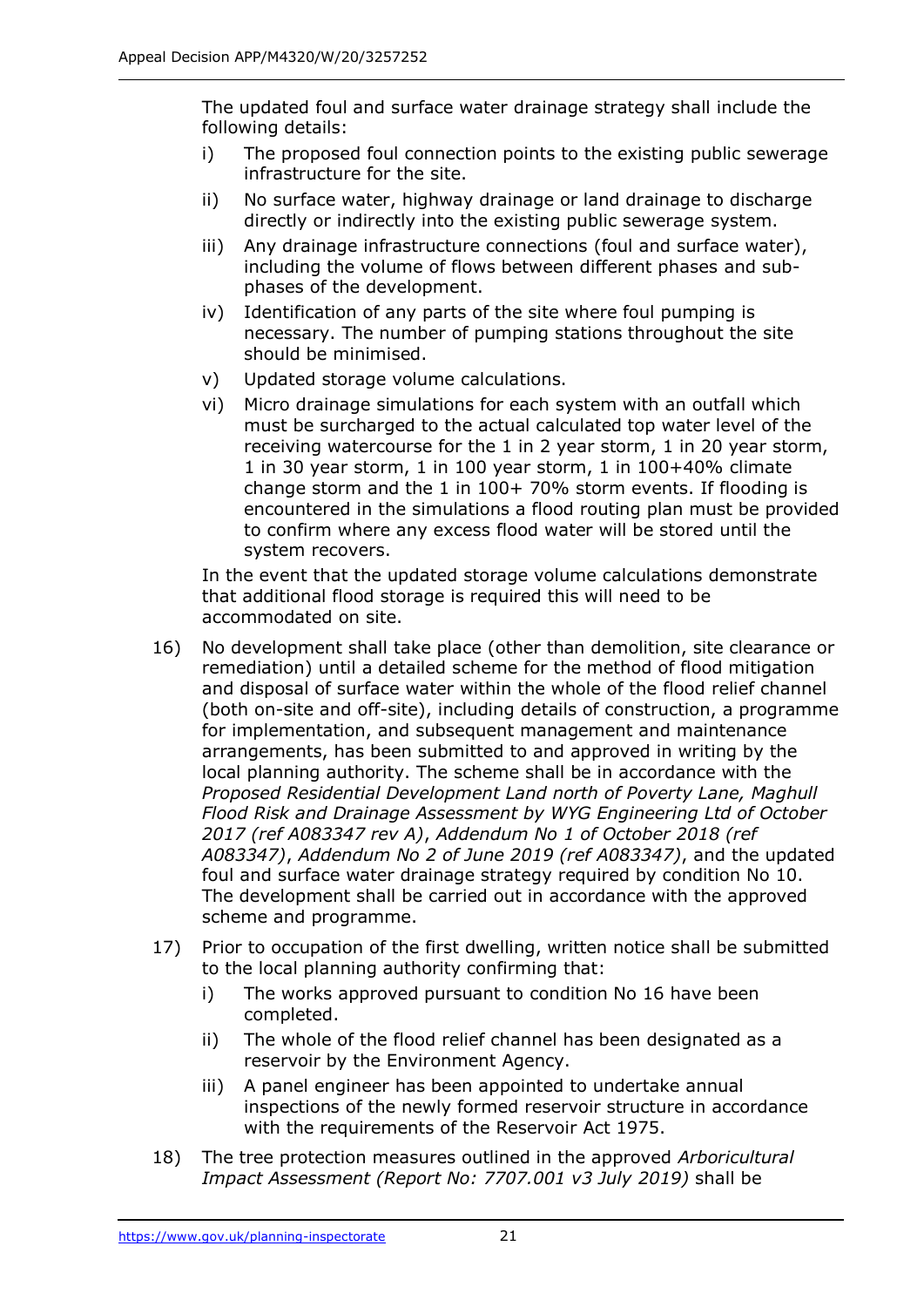implemented in full throughout the period of demolition, remediation and construction.

# **Conditions relating to the full planning permission only**

- 19) The development hereby permitted shall be commenced before the expiration of three years from the date of this permission.
- 20) No development shall take place in any phase until a more detailed phasing plan identifying sub-phases, and prepared in accordance with Section 9 of the Land East of Maghull Masterplan, has been submitted to, and approved in writing by, the local planning authority. The development shall be built out in accordance with the approved detailed phasing plans.
- 21) No development shall commence within any phase or sub-phase, including any works of demolition, until a construction environmental management plan (CEMP) for that phase or sub-phase has been submitted to and approved in writing by the local planning authority. The CEMP shall include:
	- i) The proposed times construction works shall take place.
	- ii) Details of temporary construction access.
	- iii) Parking arrangements for vehicles of site operatives and visitors.
	- iv) Arrangements for the loading, unloading and storage of plant and materials.
	- v) The location of the site compound.
	- vi) Wheel washing/road sweeping measures.
	- vii) Measures to control the emission of dust and dirt during construction.
	- viii) Measures to control the emission of noise during construction.
	- ix) Details of external lighting to be used during construction.
	- x) The name and contact details of person(s) accountable for air quality and dust issues.
	- xi) A programme for issuing information on construction activities to the occupiers of nearby dwellings.
	- xii) A construction traffic routing plan which shall exclude the use of residential roads to the west of the site.
	- xiii) The times of the movement of heavy goods vehicles to and from the site.
	- xiv) A site waste management plan.
	- xv) Details of any piling and the days and times when piling activity is proposed.
	- xvi) Details of measures to avoid off-site flooding during site remediation and construction.
	- xvii)Details of earthworks and landscaping adjacent to the M58 motorway and the means for protection of the boundary fence to the motorway during the construction period.

The approved CEMP shall be implemented throughout the period of demolition, site remediation and construction.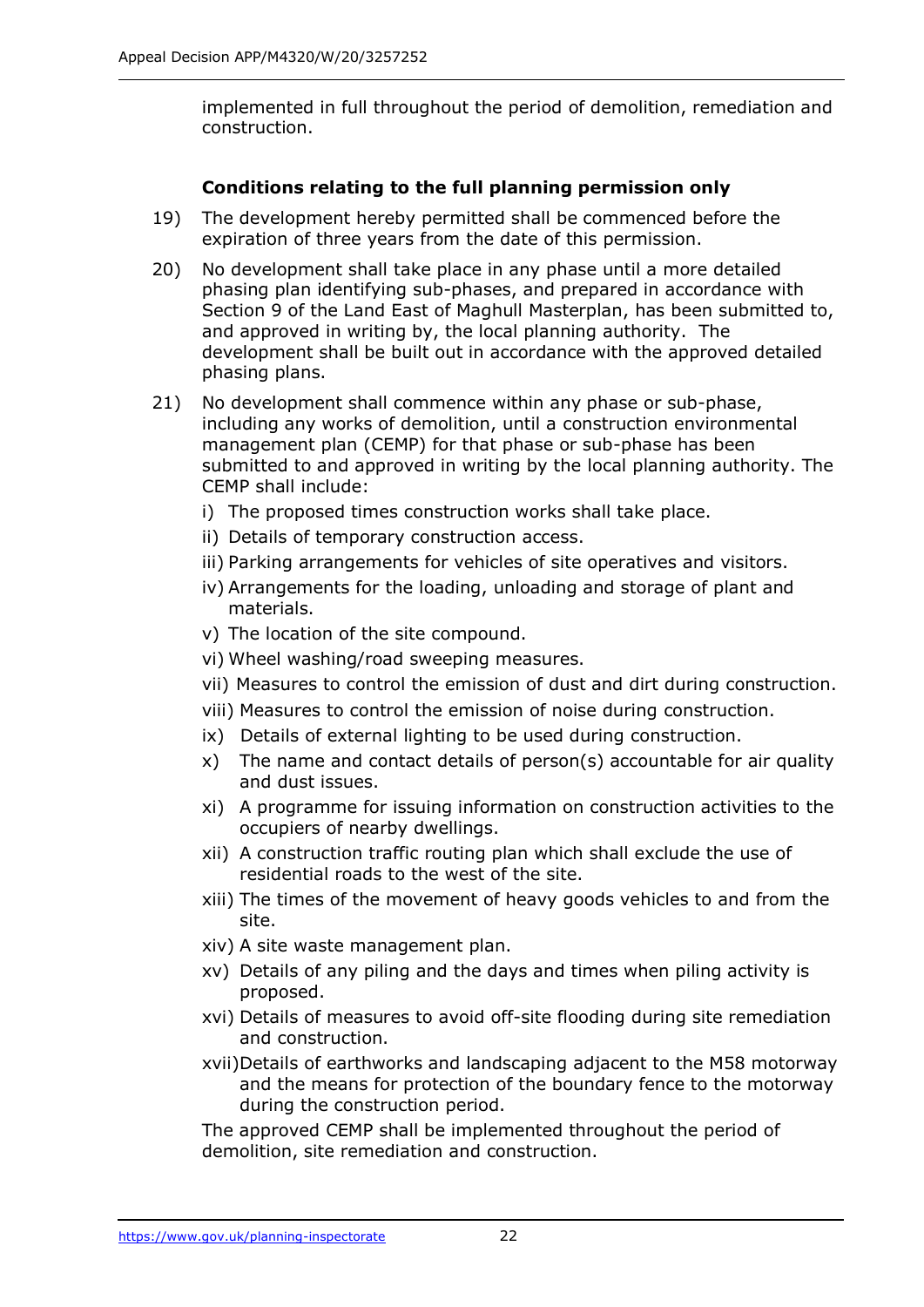- 22) No development shall take place within any phase or sub-phase until a detailed landscape and ecological management plan for that phase or sub-phase, based on the *Land north of Poverty Lane and Land south of School Lane, East Maghull Landscape and Biodiversity Management Plan by The Environment Partnership of July 2017 (ref 6265.04.001 v3)*, has been submitted to and approved in writing by the local planning authority. The development shall be carried out in accordance with the approved landscape and ecological management plan.
- 23) No development shall take place within 200m of Whinney Brook during the months of October to January inclusive, nor shall any occupation of dwellings take place within 200m of Whinney Brook, until the mitigation measures set out in the *Pink-Foot Goose Mitigation Strategy ref 5795.006 v3 of August 2018* have been put in place.
- 24) Measures to mitigate potential impacts on water voles, as set out in paragraphs 4.15 to 4.23 of the *Water Vole Mitigation Strategy (ref: 5795.005 v6 September 2018)*, shall be implemented in accordance with a programme which has been submitted to and approved in writing by the local planning authority.
- 25) Prior to the commencement of removal works to Tree T37 (as shown in drawing G5795.013A of the *Bat Roost Assessment 2020 ref: 5795.013 v4 November 2020*), a method statement shall be submitted to and approved in writing by the local planning authority setting out the working methods to avoid impacts on roosting bats that may be encountered. The approved details shall be implemented in full.
- 26) No works to form the flood relief channel along Whinney Brook shall be commenced until a common toad mitigation strategy, including details of pond profiles and planting and a programme for implementation, has been submitted to and approved in writing by the local planning authority. The mitigation works shall be carried out in accordance with the approved strategy and programme.
- 27) Prior to commencement of development within any phase or sub-phase, a red squirrel survey for that phase or sub-phase shall be undertaken, and the results of the survey submitted to the local planning authority. Should red squirrel be recorded within that phase or sub-phase, a mitigation strategy, including a programme for implementation, shall be submitted for the approval in writing by the local planning authority. The mitigation works shall be carried out in accordance with the approved strategy and programme.
- 28) Prior to the occupation of dwellings within a particular phase or subphase, details of bird boxes to include their number, type and location as well as timing of installation, shall be submitted to and approved in writing by the local planning authority and implemented in accordance with the approved details.
- 29) No development (including demolition, ground works and site clearance) shall take place within any phase or sub-phase until a method statement to mitigate potential impacts on swallow nesting habitat within that phase or sub-phase has been submitted to and approved in writing by the local planning authority. The method statement shall include: measures to avoid harm to swallows, the extent and location of proposed swallow nesting provision, and a programme for implementation of replacement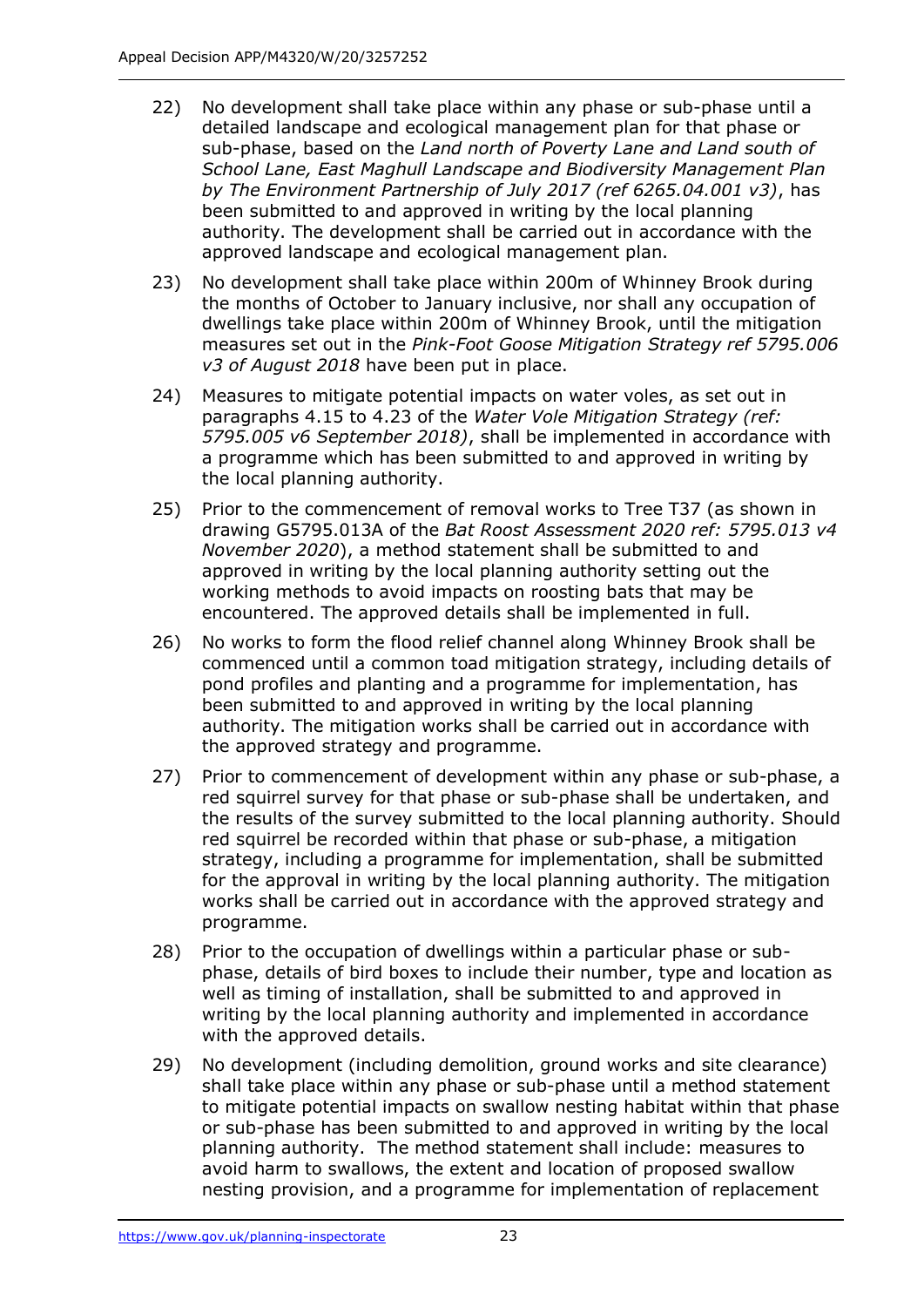swallow nesting provision. The method statement shall be implemented in accordance with the approved details and programme.

30) No development shall take place within any phase or sub-phase where invasive plant species have been recorded, until a method statement for control of invasive plants has been submitted to and approved in writing by the local planning authority. The method statement shall include a plan showing the extent of the plants, and the methods of control to be used for remediation. Remediation works shall be carried out in accordance with the approved method statement.

No development shall commence within an area of the site that is subject to remediation until a validation report which demonstrates that the site has been free from invasive plant species for 12 consecutive months has been submitted to and approved in writing by the local planning authority.

31) No development shall take place within any phase or sub-phase (other than demolition, site clearance or remediation) until detailed schemes (including ground and finished floor levels above ordnance datum) for the disposal of foul and surface water for that phase or sub-phase have been submitted to and approved in writing by the local planning authority.

The schemes shall be in accordance with the *Proposed Residential Development Land north of Poverty Lane, Maghull Flood Risk and Drainage Assessment by WYG Engineering Ltd of October 2017 (ref A083347 rev A)*, *Addendum No 1 of October 2018 (ref A083347)*, *Addendum No 2 of June 2019 (ref A083347)*, the updated foul and surface water drainage strategy required by condition No 15, and the non-statutory technical standards for sustainable drainage systems (or any subsequent replacement).

Foul and surface water shall drain on separate systems and no surface water shall discharge to the public sewer either directly or indirectly.

The schemes shall include a construction phase drainage management plan to show how surface water and pollution prevention will be managed during the construction period.

The development shall be carried out in accordance with the approved schemes for the disposal of foul and surface water.

- 32) No dwelling within a particular phase or sub-phase shall be occupied until a validation report demonstrating that the necessary connections for the drainage scheme have been carried out in accordance with the details approved under condition No 31 has been submitted to and approved in writing by the local planning authority.
- 33) No development shall take place within any phase or sub-phase until full details of the existing and proposed ground levels within and around that phase or sub-phase and on land around that phase or sub-phase, by means of spot heights, cross sections, and finished floor levels, have been submitted to and approved in writing by the local planning authority. The development of that phase or sub-phase shall be carried out in accordance with the approved level details.
- 34) No development shall take place within any phase or sub-phase that contains a potential infilled pond, as referred to in the *Land off Poverty*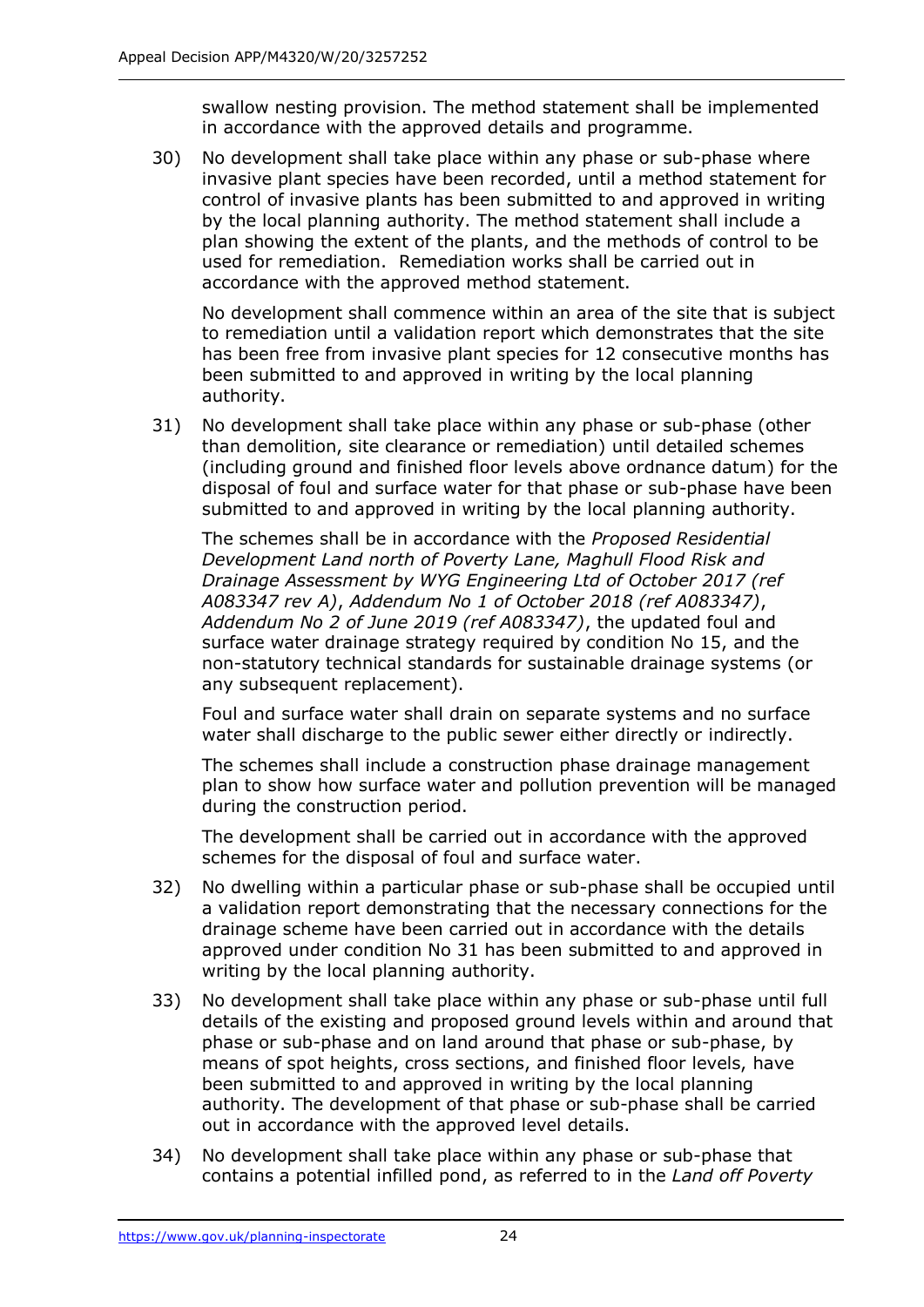*Lane, Maghull Phase 1 Geo-Environmental Assessment by Arcadis of March 2017 (ref 3670810002)*, until additional drilling (windowless sampling) and further trial pitting has been undertaken by competent persons at the location of the potential pond and a report of the findings has been submitted to and approved in writing by the local planning authority. The report shall include an appraisal of any remediation options, and a programme for implementation. The development of that phase or sub-phase shall be carried out in accordance with the approved remediation measures and programme.

- 35) No development shall take place within any phase or sub-phase until a written scheme of investigation for archaeological work, including a programme for implementation, within that phase or sub-phase has been submitted to and approved in writing by the local planning authority. Archaeological investigation shall be carried out in accordance with the approved scheme and programme.
- 36) No development shall take place within any phase or sub-phase until details of a local construction employment scheme have been submitted to and approved in writing by the local planning authority. The scheme shall explain how reasonable endeavours shall be made to use local suppliers, contractors and labour during the construction phase of the development. The development shall be carried out in accordance with the approved scheme.
- 37) Prior to the occupation of any dwellings within a particular phase or subphase, infrastructure for electric vehicle charging points shall be installed in accordance with a scheme which has been submitted to and approved in writing by the local planning authority.
- 38) Details of full fibre broadband connections to all proposed dwellings within a particular phase or sub-phase shall be submitted to and approved in writing by the local planning authority. The infrastructure serving a dwelling shall be installed prior to occupation of that dwelling and made available for use immediately on occupation of that dwelling in accordance with the approved details.
- 39) The materials to be used in the construction of the dwellings shall be in accordance with drawing numbers SK438-MAT rev B and PLM.MS.01 revision A.
- 40) The boundary treatments shall be completed in accordance with drawing numbers SK438-BP-01D, PLM.302.1 rev B and PLM.302.02 rev C before the dwelling to which they relate is occupied.
- 41) No construction above finished floor level of the dwellings within a particular phase or sub-phase shall take place until details of materials to be used in the construction of all road surfaces, footways and parking areas, including kerbs, within that phase or sub-phase have been submitted to and approved in writing by the local planning authority. The surfaces shall be constructed in accordance with the approved details.
- 42) No construction above finished floor level of any dwelling within a particular phase or sub-phase shall take place until a detailed scheme of street lighting within that phase or sub-phase, alongside a timetable for its implementation, have been submitted to and approved in writing by the local planning authority. The approved scheme shall comply with the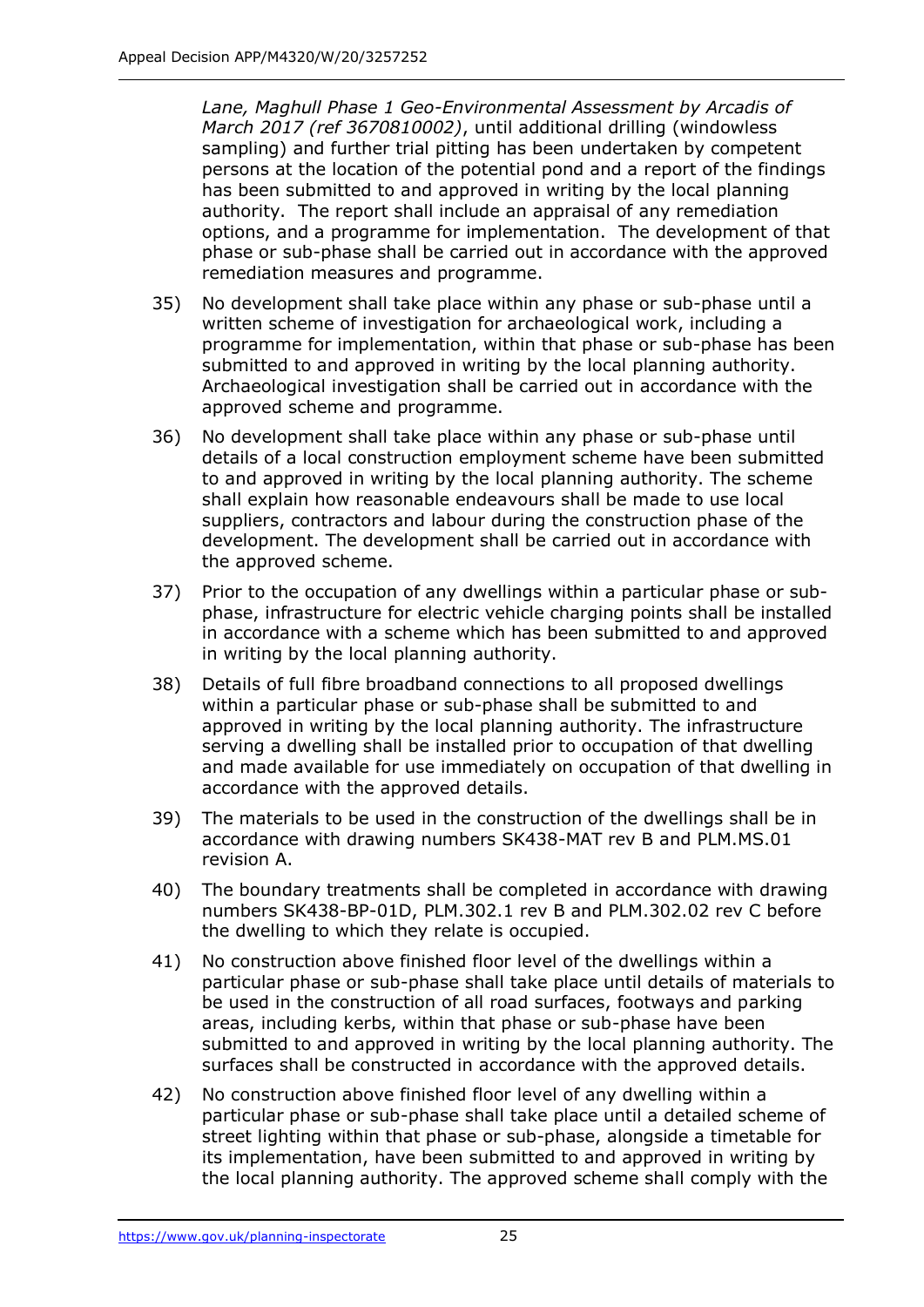requirements of BS5489 and shall be implemented in accordance with the approved timetable.

- 43) No dwelling within a particular phase or sub-phase shall be occupied until a detailed scheme of lighting within the proposed public open space within that phase or sub-phase has been submitted to and approved in writing by the local planning authority. The approved scheme shall comply with the requirements of BS5489, accord with paragraph 7.9 of the approved *Bat Mitigation Strategy (Report No: 5795.003 v2 May 2018)*, and shall be implemented in full prior to the public open space within that phase or sub-phase being available for use.
- 44) A minimum of 20% of new market properties shall meet Building Regulation Requirement M4(2) for accessible and adaptable dwellings.
- 45) Before any dwelling is occupied within a particular phase or sub-phase, visibility splays of 2.4m by 25m shall be provided clear of obstruction to visibility above a height of 1m above the carriageway level at all junctions that serve that dwelling within that phase or sub-phase. Once created, these visibility splays shall be maintained clear of any obstruction.
- 46) Before any dwelling is occupied, all of the areas required for vehicle parking, turning and manoeuvring for that dwelling must be laid out, levelled, and drained in accordance with the approved plans and retained thereafter for the passage and parking of vehicles.
- 47) The landscaping scheme for the flood relief channel, as shown on drawings refs 5529.01 revision H and 5529.02 revision F shall be implemented in full within the first planting/seeding season following completion of the flood relief channel, and any trees or plants which within a period of 5 years from the completion of the flood relief channel die, are removed or become seriously damaged or diseased shall be replaced in the next planting season with others of similar size and species.
- 48) No dwellings within a particular phase or sub-phase shall be occupied until landscaping details for that phase or sub-phase have been submitted to and approved in writing by the local planning authority. The approved details shall be implemented in full in accordance with a timetable to be submitted to and approved in writing by the local planning authority. Any trees or plants which within a period of 5 years from the completion of the development within that phase or sub-phase die, are removed or become seriously damaged or diseased shall be replaced in the next planting season with others of similar size and species.
- 49) The glazing and ventilation standards for habitable rooms shall meet the minimum specifications detailed on drawings SK05 and SK06 of the *WYG Noise Assessment Report (A083347 rev 5, dated July 2019)*.
- 50) No more than 25 residential dwellings within a particular phase or subphase shall be occupied until a full travel plan (based on the submitted *Framework Travel Plan, report no: A083347 FTP July 2017*) for that phase or sub-phase has been submitted to and approved in writing by the local planning authority. The provisions of the approved travel plan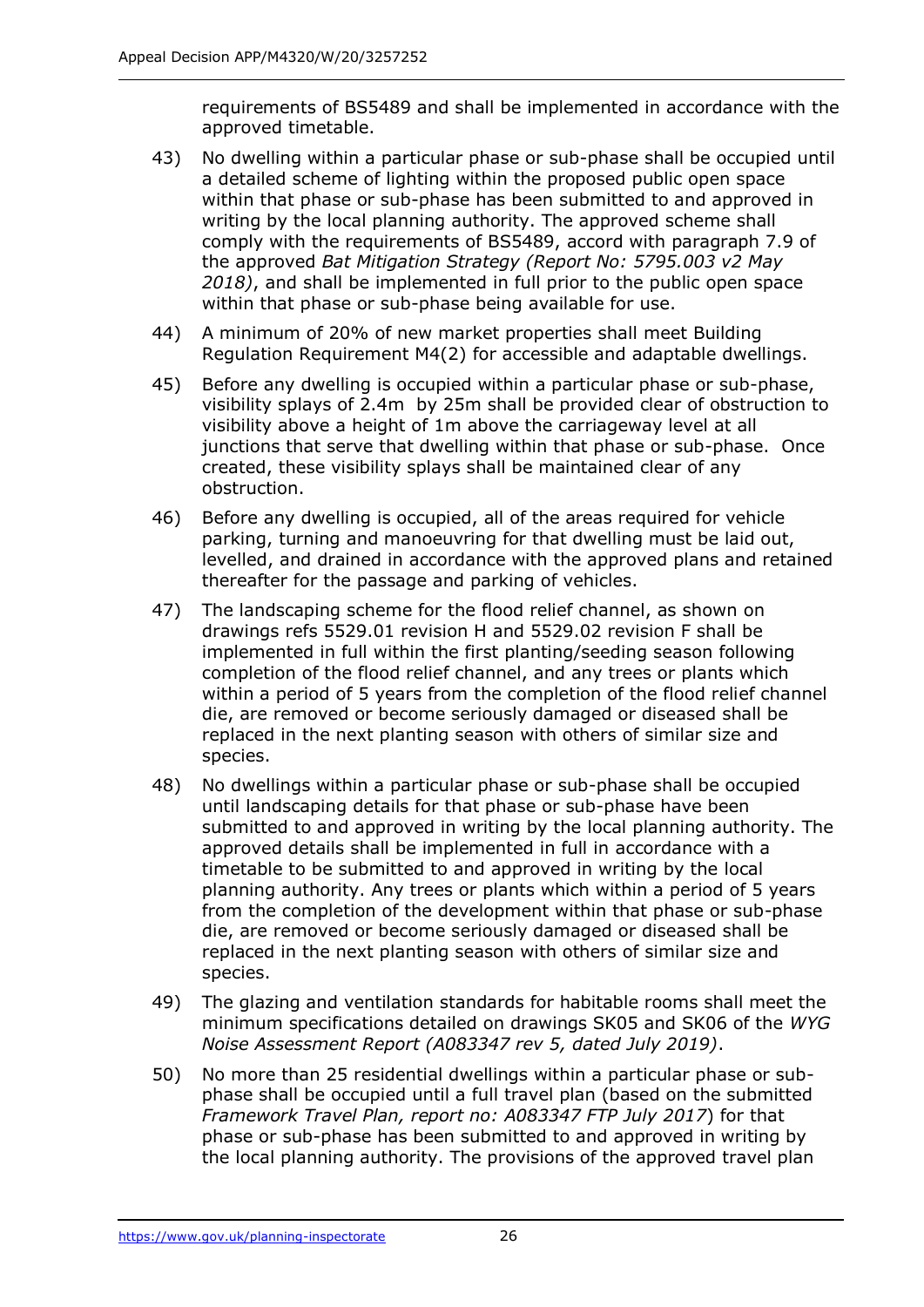shall be implemented and operated in full and in accordance with the timetable contained therein.

# **Conditions relating to the outline planning permission only**

- 51) Application for the approval of the details of the appearance, scale, means of access, landscaping and layout (herein called 'the reserved matters') in respect of the older persons housing scheme shall be made to the Local Planning Authority before the expiration of three years from the date of this permission.
- 52) The development shall begin no later than two years from the approval of the final reserved matter and shall be carried out in accordance with the approved details.
- 53) No development shall commence, including any works of demolition, until a construction environmental management plan (CEMP) for that phase or sub-phase has been submitted to and approved in writing by the local planning authority. The CEMP shall include:
	- i) The proposed times construction works shall take place.
	- ii) Details of temporary construction access.
	- iii) Parking arrangements for vehicles of site operatives and visitors.
	- iv) Arrangements for the loading, unloading and storage of plant and materials.
	- v) The location of the site compound.
	- vi) Wheel washing/road sweeping measures.
	- vii) Measures to control the emission of dust and dirt during construction.
	- viii) Measures to control the emission of noise during construction.
	- ix) Details of external lighting to be used during construction.
	- x) The name and contact details of person(s) accountable for air quality and dust issues.
	- xi) A programme for issuing information on construction activities to the occupiers of nearby dwellings.
	- xii) A construction traffic routing plan which shall exclude the use of residential roads to the west of the site.
	- xiii) The times of the movement of heavy goods vehicles to and from the site.
	- xiv) A site waste management plan.
	- xv) Details of any piling and the days and times when piling activity is proposed.
	- xvi) Details of measures to avoid off-site flooding during site remediation and construction.
	- xvii) Details of earthworks and landscaping adjacent to the M58 motorway and the means for protection of the boundary fence to the motorway during the construction period.

The approved CEMP shall be implemented throughout the period of demolition, site remediation and construction.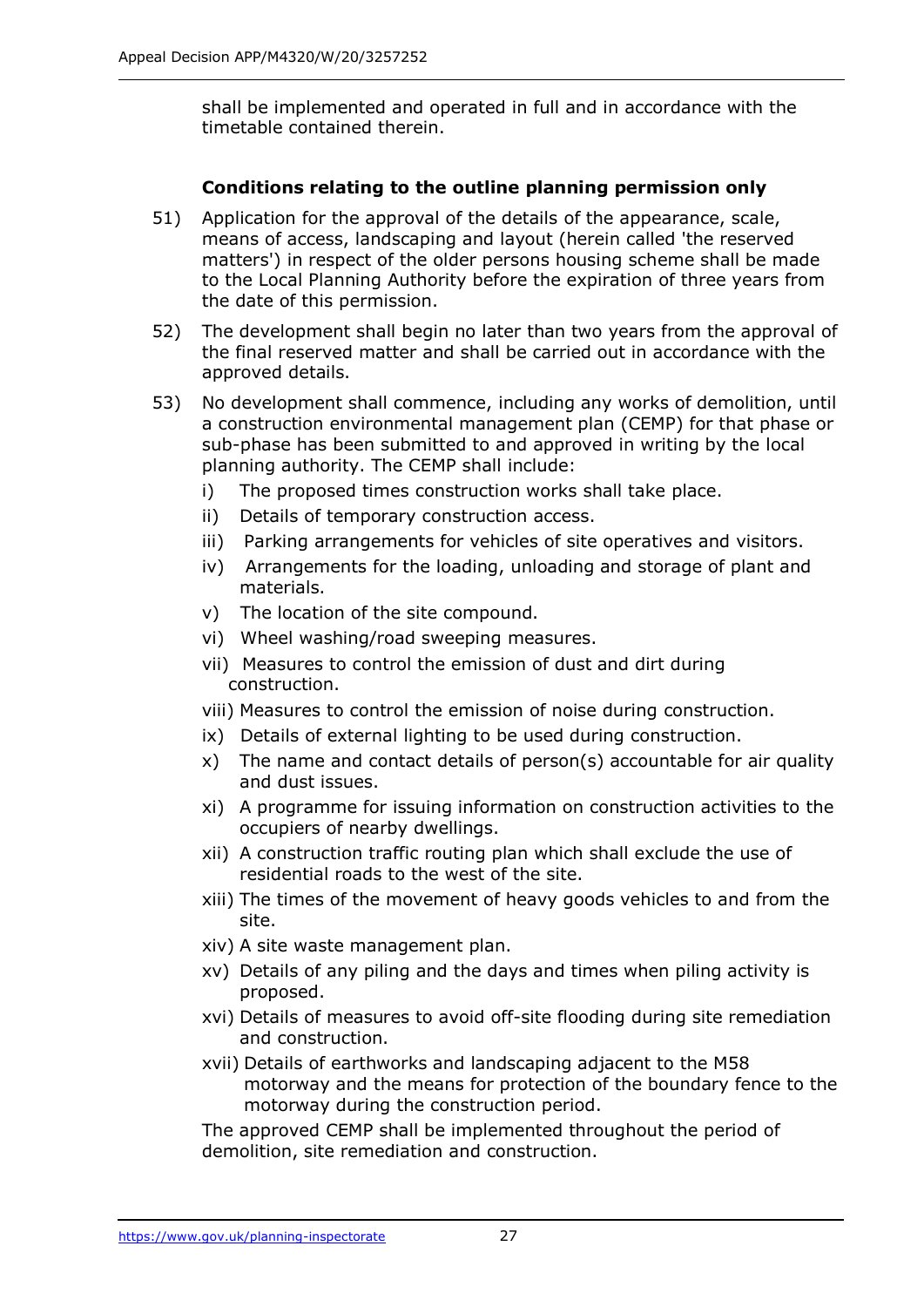- 54) No development shall take place until a detailed landscape and ecological management plan, based on the *Land north of Poverty Lane and Land south of School Lane, East Maghull Landscape and Biodiversity Management Plan by The Environment Partnership of July 2017 (ref 6265.04.001 v3)*, has been submitted to and approved in writing by the local planning authority. The development shall be carried out in accordance with the approved landscape and ecological management plan.
- 55) Prior to commencement of development, a red squirrel survey shall be undertaken, and the results of the survey submitted to the local planning authority. Should red squirrel be recorded, a mitigation strategy, including a programme for implementation, shall be submitted for the approval in writing by the local planning authority. The mitigation works shall be carried out in accordance with the approved strategy and programme.
- 56) No development (including demolition, ground works and site clearance) shall take place until a method statement to mitigate potential impacts on swallow nesting habitat has been submitted to and approved in writing by the local planning authority. The method statement shall include: measures to avoid harm to swallows, the extent and location of proposed swallow nesting provision, and a programme for implementation of replacement swallow nesting provision. The method statement shall be implemented in accordance with the approved details and programme.
- 57) No development shall take place (other than demolition, site clearance or remediation) until detailed schemes (including ground and finished floor levels above ordnance datum) for the disposal of foul and surface water have been submitted to and approved in writing by the local planning authority.

The schemes shall be in accordance with the *Proposed Residential Development Land north of Poverty Lane, Maghull Flood Risk and Drainage Assessment by WYG Engineering Ltd of October 2017 (ref A083347 rev A)*, *Addendum No 1 of October 2018 (ref A083347)*, *Addendum No 2 of June 2019 (ref A083347)*, the updated foul and surface water drainage strategy required by condition No 15, and the non-statutory technical standards for sustainable drainage systems (or any subsequent replacement).

Foul and surface water shall drain on separate systems and no surface water shall discharge to the public sewer either directly or indirectly.

The schemes shall include a construction phase drainage management plan to show how surface water and pollution prevention will be managed during the construction period.

The development shall be carried out in accordance with the approved schemes for the disposal of foul and surface water.

- 58) No dwelling shall be occupied until a validation report demonstrating that the necessary connections for the drainage scheme have been carried out in accordance with the details approved under condition No 57 has been submitted to and approved in writing by the local planning authority.
- 59) No development shall take place within any phase or sub-phase until a written scheme of investigation for archaeological work, including a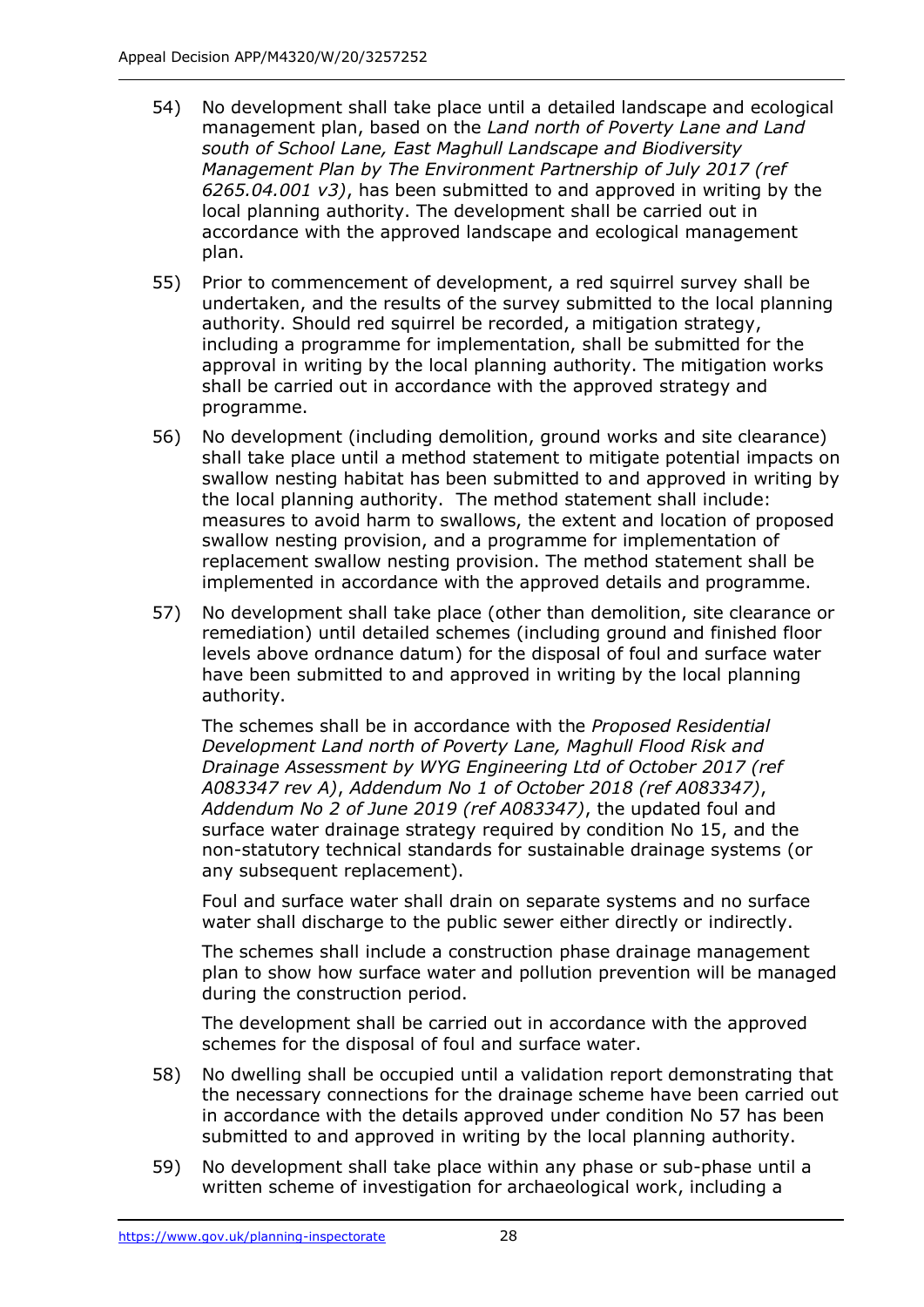programme for implementation, has been submitted to and approved in writing by the local planning authority. Archaeological investigation shall be carried out in accordance with the approved scheme and programme.

- 60) No development shall take place within any phase or sub-phase until details of a local construction employment scheme have been submitted to and approved in writing by the local planning authority. The scheme shall explain how reasonable endeavours shall be made to use local suppliers, contractors and labour during the construction phase of the development. The development shall be carried out in accordance with the approved scheme.
- 61) Prior to the occupation of any dwellings, infrastructure for electric vehicle charging points shall be installed in accordance with a scheme which has been submitted to and approved in writing by the local planning authority.
- 62) Details of full fibre broadband connections to all proposed dwellings within a particular phase or sub-phase shall be submitted to and approved in writing by the local planning authority. The infrastructure serving a dwelling shall be installed prior to occupation of that dwelling and made available for use immediately on occupation of that dwelling in accordance with the approved details.
- 63) No development shall take place until full details of the existing and proposed ground levels and on adjacent land, by means of spot heights, cross sections, and finished floor levels, have been submitted to and approved in writing by the local planning authority. The development shall be carried out in accordance with the approved level details.
- 64) No erection of external lighting shall take place until a detailed design of the lighting unit, supporting structure and the extent of the area to be illuminated, has been submitted to and approved in writing by the local planning authority. The external lighting shall be installed in accordance with the approved details.
- 65) None of the dwellings shall be occupied until a scheme for protecting their occupants from the potential adverse effects of traffic noise has been submitted to and approved in writing by the local planning authority. The scheme shall be in accordance with the submitted noise assessment *(ref: A083347 rev 5 July 2019)* and include details of noise barriers, building insulation, window glazing and alternative ventilation strategy for the proposed dwellings. Works which form part of the scheme approved by the local planning authority shall be completed for each dwelling prior to occupation of that dwelling.
- 66) Prior to the occupation of 10 dwellings, a full travel plan (based on the submitted *Framework Travel Plan, ref: A083347 FTP July 2017*) shall be submitted to and approved in writing by the local planning authority. The provisions of the travel plan shall then be implemented and operated in full and in accordance with the timetable contained therein.
- 67) No dwelling shall be occupied until cycle parking facilities have been provided in accordance with a scheme which has been submitted to, and approved in writing by, the local planning authority. The cycle parking infrastructure shall be installed in accordance with the approved details prior to occupation and shall be retained thereafter.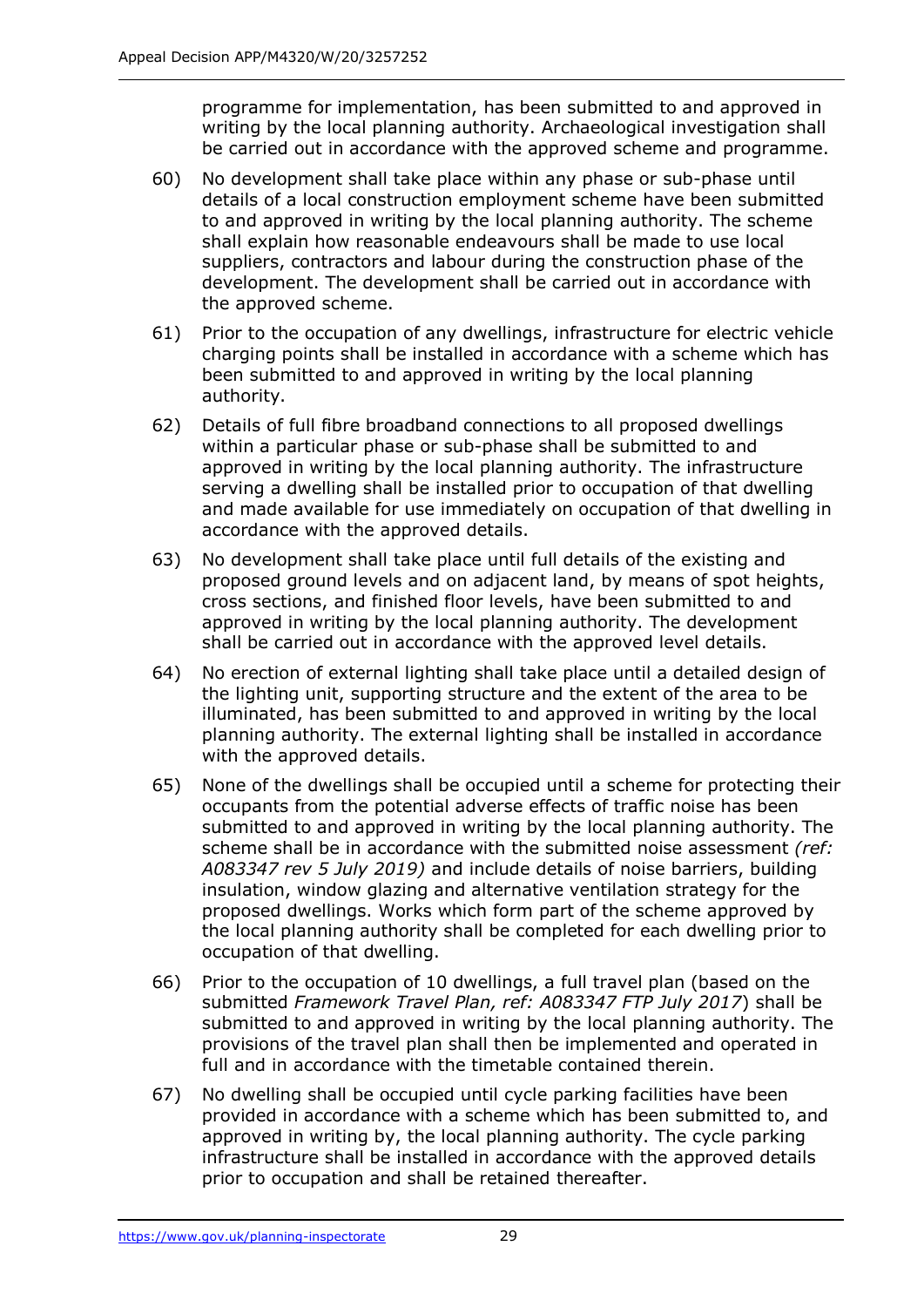END OF CONDITIONS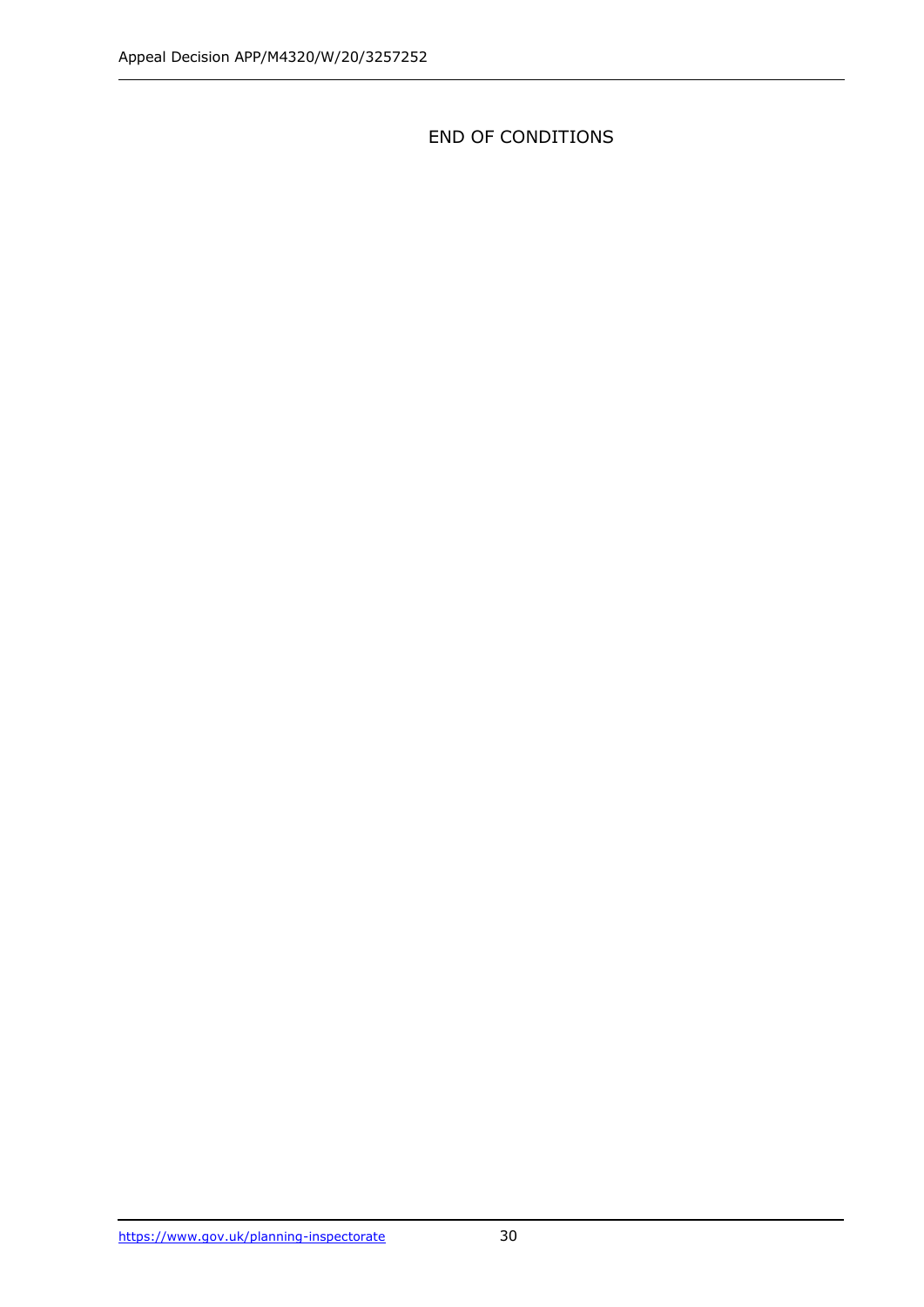# **Schedule 2 – plans and documents referred to in condition No 1**

# **Plans**

Drawing No. 2016.006.025 Site Location Plan Drawing No. 2016.006.026 Buildings to be Demolished Drawing No. 2016.006.027 Indicative Phasing Plan Drawing No. A083347-91-18-C001-E Potential Spine Road Alignment between School Lane and Poverty Lane Drawing No. A083347-91-18-C007-A Proposed Southern Access Roundabout onto Poverty Lane / Leatherbarrows Lane Drawing No. A083347-91-18-C008 Proposed Secondary Access onto Poverty Lane (Priority Junction) Drawing No. SK438-BP-01D Boundary Plan Drawing No. NSD 9001 Wall Types 1 to 4 Drawing No. NSD 9102 Fence Types A to D Drawing No. NSD 9202 Hooped Top Metal Railings Drawing No. PLM.302.01 rev B Boundary Treatment – Phase 1 Drawing No. PLM.302.02 rev C Boundary Treatment – Phase 3 Drawing No. ACO.FEN08.01 1.8m High Timber Acoustic Fence Drawing No. SDF05 rev A 1800mm High Screen Fence Drawing No. SDW08/04 1.8m High Brick Screen Wall Detail (Artstone Piers) Drawing No. SDW09 2.1m High Brick Screen Wall Detail (Artstone Piers) Drawing No. SDF12 600mm High Timber Knee Rail Drawing No. ASHP(14) The Ashop – Floor Plans and Elevations Drawing No. BBDGE(14) The Baybridge – Floor Plans and Elevations Drawing No. DEE-01 The Dee – Floor Plans Drawing No. DEE-6.0-SEMI(A) The Dee – Elevations: 6.0 Brick (Semi) Alt Drawing No. DEE-02 The Dee SA - Floor Plans Drawing No. DDSA-6.0-SEMI(A) The Dee / Dee SA - Elevations: 6.0 Brick (Semi) Alt Drawing No. DUN-B(14) The Dunham – Floor Plans and Elevations Drawing No. ELLES(14)-01 The Ellesmere – Floor Plans and Elevations Drawing No. ELLE-01 The Ellesmere (Sigma) – Floor Plans Drawing No. ELLE-6.0-SEMI(A) The Ellesmere (Sigma) – Elevations: 6.0 - Brick (Semi) Alt Drawing No. ESK-01 The Esk – Floor Plans and Elevations Drawing No. GRWE-01 The Grantham / Weaver - Ground Floor Plans Drawing No. GRWE-02 The Grantham / Weaver – First Floor Plans Drawing No. GRWE-6.1-SEMI The Grantham / Weaver – Elevations: 6.1 Brick / Render (Semi) Drawing No. IRWL-01 The Irwell – Floor Plans Drawing No. IRWL-6.0(SEMI) The Irwell – Elevations: 6.0 Brick (Semi) Drawing No. LONG(14) The Longford – Floor Plans and Elevations Drawing No. LYMI(14) The Lymington – Floor Plans and Elevations Drawing No. NEWASH-01 The New Ashbourne – Floor Plans and Elevations Drawing No. NSTAM(14) The New Stamford – Floor Plans and Elevations Drawing No. NWALT-01 The New Walton – Floor Plans and Elevations Drawing No. OAK-01 The Oakham Floor Plans and Elevations Drawing No. STRA-01 The Stratford FCT – Floor Plans and Elevations Drawing No. WEAV(UP)-01 The Weaver Underpass – Floor Plans Drawing No. WEAV(UP)-6.0-3Blk) The Weaver Underpass – Elevations: 6.0 Brick (3 Block)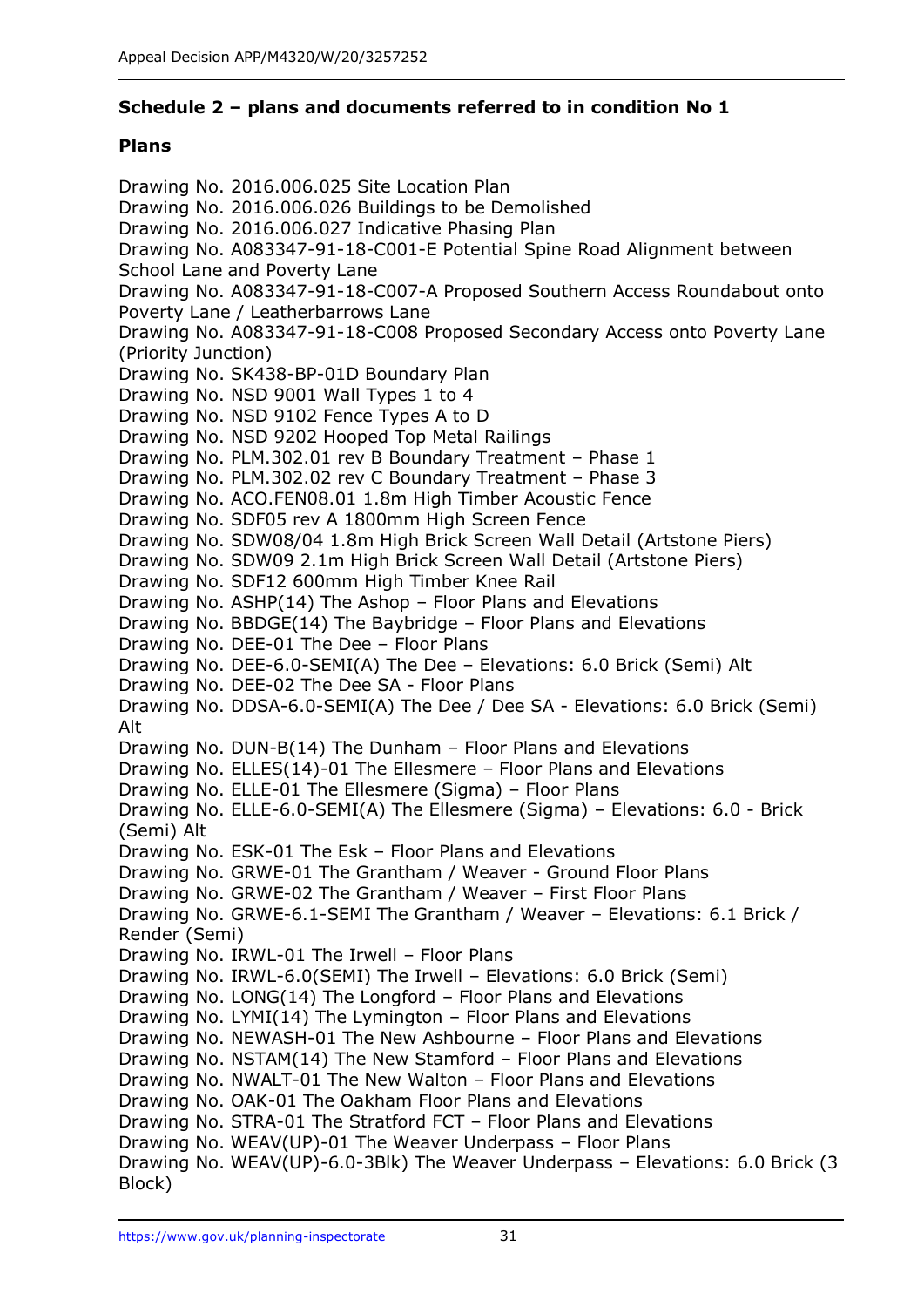Drawing No. WEAV(UP)-6.0-4Blk) The Weaver Underpass – Elevations: 6.0 Brick (4 Block) Drawing No. TGDP/PLMM/ALN Alnwick House Type Drawing No. TGDP/PLMM/CHE Chedworth House Type Drawing No. TGDP/PLMM/CLA+ Clandon Plus House Type Drawing No. TGDP/PLMM/CLA CORNER Clayton Corner House Type Drawing No. TGDP/PLMM/HAN Hanbury House Type Drawing No. TGDP/PLMM/HAT Hatfield House Type Drawing No. TGDP/PLMM/KEN Kendal House Type Drawing No. TGDP/PLMM/MOS Moseley House Type Drawing No. TGDP/PLMM/ROS Roseberry House Type Drawing No. TGDP/PLMM/RUF Rufford House Type Drawing No. TGDP/PLMM/SOU Souter House Type Drawing No. TGDP/PLMM/TIV Tiverton House Type Drawing No. TGDP/PLMM/WIN Winster House Type Drawing No. LPH.SGD.WD01B Single and Double Garage Drawing No. D6265.07.001D Landscape Masterplan Drawing No. D6265.07.002B Landscape Masterplan – Whinny Park Drawing No. 5529.01H Landscape Structure Plan Phase 1 Drawing No. 5529.02F Landscape Structure Plan Phase 3 Drawing No. SK438-MAT rev B Materials Schedule Drawing No. PLM-MS-01 rev A Materials Schedule Drawing No. SK438-DL-01 rev Q Site Layout Drawing No. TGDP/PLMM/PL-P1 rev M Planning Layout Phase 1 Drawing No. TGDP/PLMM/PL-P3 rev L Planning Layout Phase 3 Drawing No. SK438-CSP-01 rev L Composite Site Plan Drawing No. SK029 rev P2 Flood Relief Channel General Arrangements Plan (Site A only

# **Documents**

Report No. A083347 FTP Framework Travel Plan July 2017 Report No. 7707.001 v3 Arboricultural Impact Assessment July 2019 Report No. 3670810002 Phase 1 Geo-environmental Assessment February 2017 Report No. A083347 rev A Flood Risk and Drainage Assessment (Site A) October 2017 Report No. A083347 Flood Risk and Drainage Assessment Addendum No 1 October 2018 Report No. A083347 Flood Risk and Drainage Assessment Addendum No 2 May 2019 Report No. 5795.003 v2 Bat Mitigation Strategy May 2018 Report No. 5795.013 v4 Bat Roost Assessment November 2020 Report No. 5795.006 v6 Pink-footed Goose Mitigation Strategy August 2018 Report No. 5795.005 v6 Water Vole Mitigation Strategy September 2018 Report No. A083347 rev 5 Noise Assessment July 2019 Report No. 6265.04.001 v3 Landscape and Biodiversity Management Plan July 2017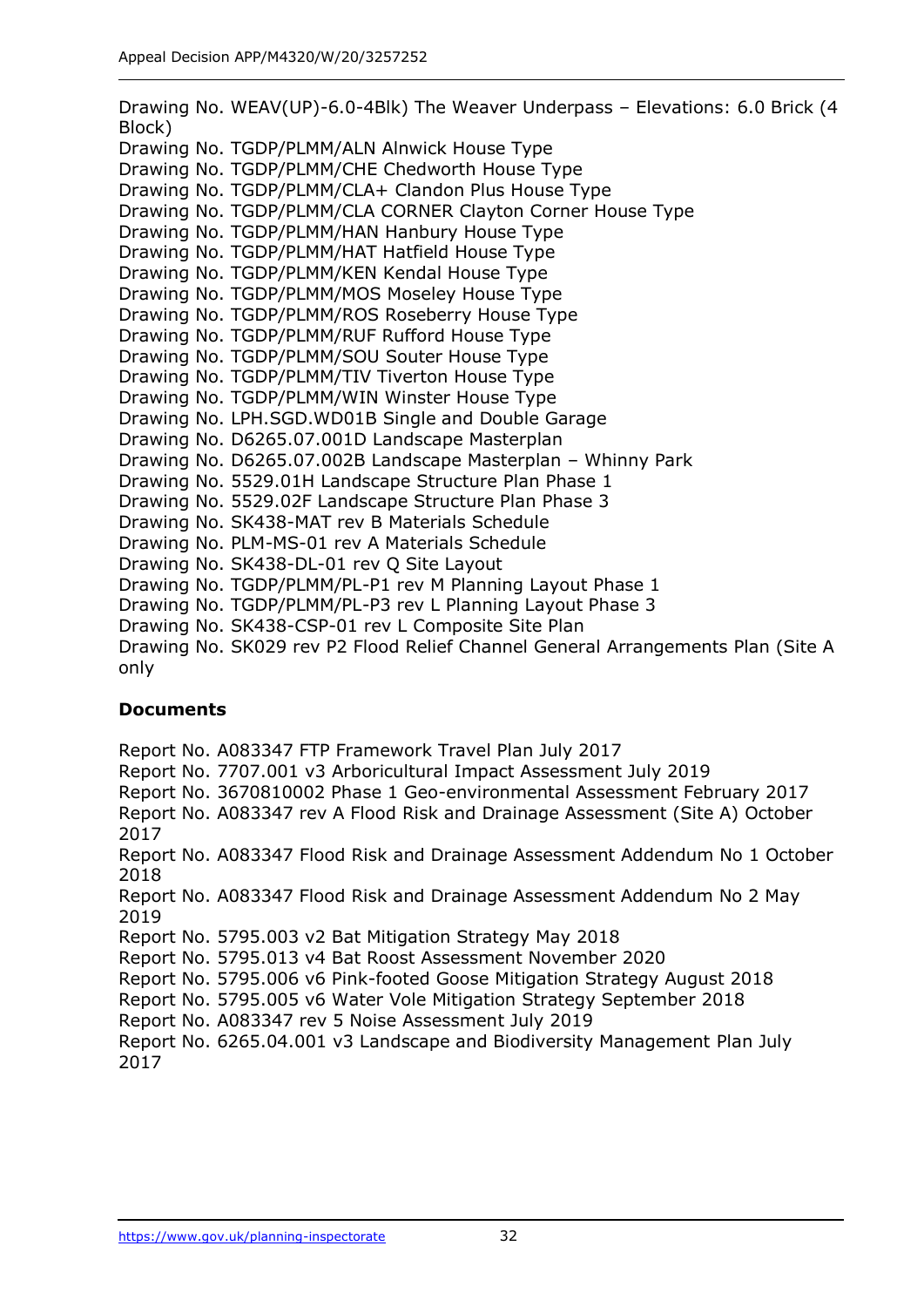# **APPEARANCES**

FOR THE APPELLANTS:

| Ms T Osmund-Smith of Counsel | Instructed by Mr Garratt                         |
|------------------------------|--------------------------------------------------|
| Dr N R Bunn BSc(Hons) PhD    | Director, WYG Environment Planning Transport     |
| <b>MSC MCIHT CMILT</b>       | Ltd                                              |
| Mr C M Garratt BSc(Hons) MA  | Director, White Peak Planning Ltd                |
| MSc MRTPI PIEMA              |                                                  |
| Mr M J Travis BSc(Hons) MSc  | Director, Enzygo Ltd                             |
| C. WEM M. CIWEM CSci C. Env  |                                                  |
| Dr M Walker BSc(Hons) MSc    | Principal Ecologist, The Environment Partnership |
| PhD MCIEEM                   |                                                  |
|                              |                                                  |

FOR THE LOCAL PLANNING AUTHORITY:

| Mr A Gill of Counsel | Instructed by Mr N Kennard, Senior Lawyer,    |
|----------------------|-----------------------------------------------|
|                      | Sefton Council                                |
| Dr S Birch           | Transport Planning & Highway Development      |
|                      | Manager, Sefton Council                       |
| Ms D Humphreys       | Senior Planner Development Management,        |
|                      | Sefton Council                                |
| Mr S Faulkner        | Team Leader Development Management, Sefton    |
|                      | Council                                       |
| Mr I Loughlin        | Planning Officer, Sefton Council              |
| Mr S Dimba           | Drainage Engineer, Sefton Council             |
| Ms S Leadsom         | Principal Ecologist, Merseyside Environmental |
|                      | <b>Advisory Service</b>                       |

FOR MAGHULL TOWN COUNCIL:

| M P Dixon of Counsel | Instructed by Mr Landor     |
|----------------------|-----------------------------|
| Mr E Landor MRTPI    | Landor Planning Consultants |

INTERESTED PERSONS:

| Mr W Esterson MP               | Member of Parliament for Sefton Central   |
|--------------------------------|-------------------------------------------|
| Councillor C Carlsen           | Member of Maghull TC                      |
| Councillor P McKinley BA(Hons) | Member of Sefton Council for Sudell Ward, |
| CertEd MCIDip                  | Leader of Maghull TC                      |
| <b>Councillor Y Sayers</b>     | Member of Sefton Council for Sudell Ward, |
|                                | Member of Maghull TC                      |
| Dr P Alston                    | Local resident                            |

## **CORE DOCUMENTS - STATEMENTS**

- 13.1 The Appellants' statement of case.
- 13.2 The LPA's statement of case.
- 13.3 Maghull TC's statement of case.
- 13.4 Dr Bunn's statement on behalf of the Appellants.
- 13.5 Mr Garratt's statement on behalf of the Appellants.
- 13.6 Mr Travis's statement on behalf of the Appellants.
- 13.7 Dr Walker's statement on behalf of the Appellants.